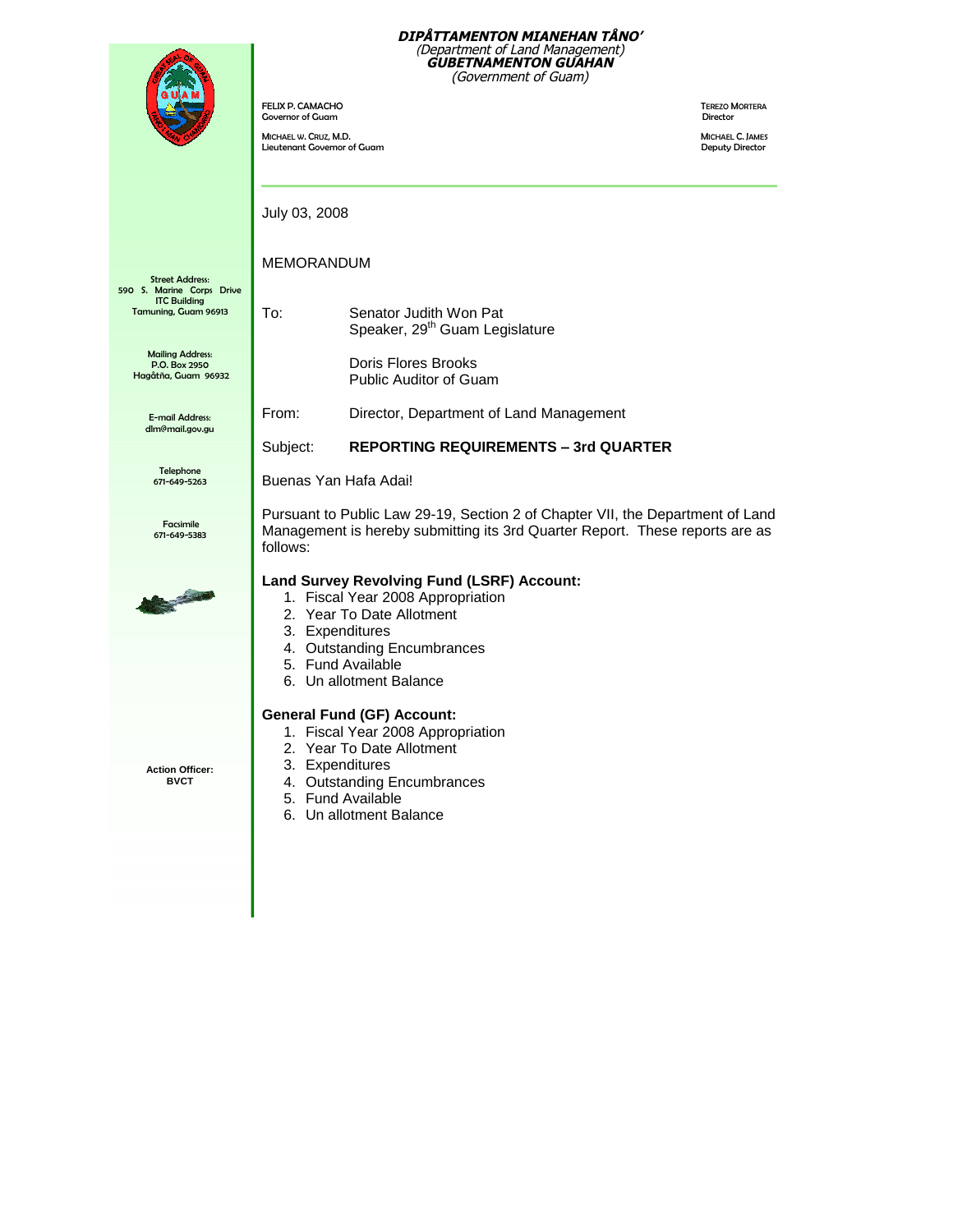#### **Subject: REPORTING REQUIREMENTS –3rd QUARTER** MEMORANDUM July 03, 2008

#### **Labor Cost Distribution Report –Divisional and Departmental**:

- 1. Salaries
- 2. Benefits
- 3. Increment/Detail Pay and Benefits
- 4. To Date Expenditure Balance

#### **Departmental –Personnel Level Report**

**Revenue Collection Summary Report (as of 1985 to current)**

**Monthly Revenue Collection –Fiscal Year 2008 (01 October 2007 to 30 June 2008).**

#### **Staffing Pattern Report –Current Fiscal Year 2008**

- 1. LSRF Account Staffing
- 2. General Fund Account Staffing

Should you require additional information, please do not hesitate to call our office at 649-5263.

Senseramente,

Terezo R. Mortera

Attachment: Hard Copy, Compact Disc (CD)

Cc: Director, BBMR BBMR, DLM Budget Analyst, Mr. Art Mariano DOA Director DOA Accounting Branch DLM GIS/LIS Division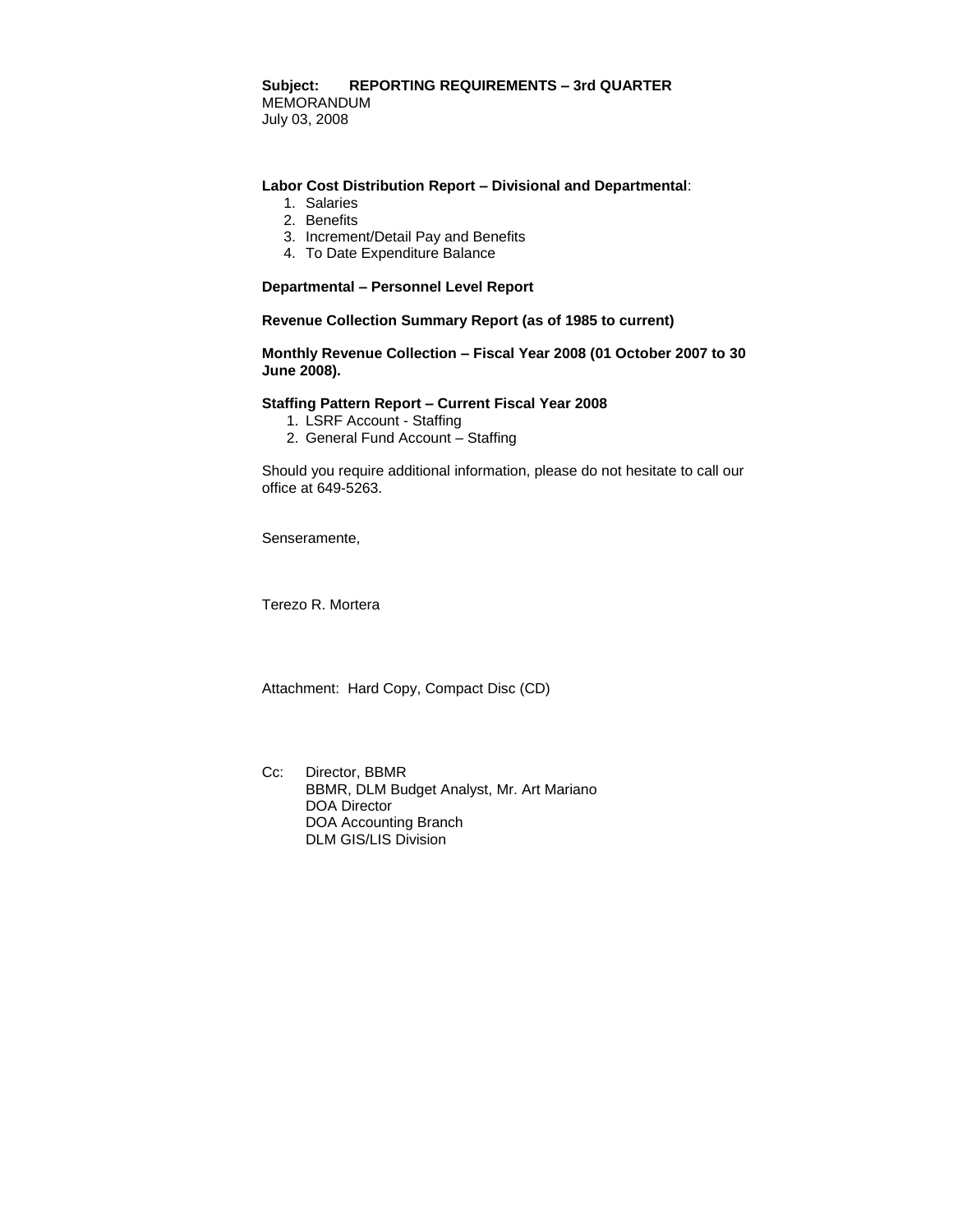#### *REVENUE COLLECTION REPORT DEPARTMENT OF LAND MANAGEMENT*

**As of: June 30, 208**

#### *FISCAL YEAR 2008*

| <b>TITLE DESCRIPTION</b>         | ACCT.       | ACCT.#           | <b>OCT 2007</b> | <b>NOV 2007</b> | <b>DEC 2007</b>            | <b>JAN 2008</b>                | <b>FEB 2008</b> | <b>MAR 2008</b>                                                             | <b>APR 2008</b>             | <b>MAY 2008</b> | <b>JUN 2008</b>   | <b>JUL 2008</b> | <b>AUG 2008</b> | <b>SEP 2008</b> | TO DATE      |
|----------------------------------|-------------|------------------|-----------------|-----------------|----------------------------|--------------------------------|-----------------|-----------------------------------------------------------------------------|-----------------------------|-----------------|-------------------|-----------------|-----------------|-----------------|--------------|
| <b>Documentary Taxes:</b>        | <b>LSRF</b> | (3100-51801)     | \$220,092.25    | 279,449.50      |                            | 166,623.00   \$172,986.00   \$ | 485,856.50      | l \$                                                                        | 265,703.50 \$243,856.50     | 626,720.50      | 214,656.83<br>l S |                 |                 |                 | 2,675,944.58 |
| <b>Recording Fee</b>             | <b>LSRF</b> | (3222-56910)     | 43,700.50       | 35,578.00 \$    | $34,316.50$ \\$            | 33,192.00 \$                   | 30,263.50       | 35,324.50 \$<br>l \$                                                        | 36,679.00                   | 39,688.00       | 34,586.00         |                 |                 |                 | 323,328.00   |
| <b>Photostat Fees:</b>           | <b>LSRF</b> | (3222-56912)     | 5,094.90        | 5,941.07        | 5,403.20                   | $4,555.15$ \$                  | 8,288.50        | 4,891.62                                                                    | 5,767.50                    | 5,453.50 \$     | 4,769.50          |                 |                 |                 | 50,164.94    |
| <b>Survey Copies</b>             | <b>LSRF</b> | (3222-56912)     | 1,148.00        | 1,125.00        | 952.00                     | 1,343.00 \$                    | 2,443.00        | 4,378.00                                                                    | 4,509.00                    | $3,629.00$ \$   | 3,474.00          |                 |                 |                 | 23,001.00    |
| C.T. Copies                      | <b>LSRF</b> | (3222-56912)     | 2,991.00        | 1,101.00        | 3,261.00                   | $3,048.00$ \$                  | 926.00          | ,393.00                                                                     | 1,312.00                    | 2,501.00        | 2,529.00          |                 |                 |                 | 19,062.00    |
| <b>Subpoena Fees</b>             | <b>LSRF</b> | (3222-57208)     | 35.00           | 35.00           |                            |                                |                 |                                                                             |                             |                 |                   |                 |                 |                 | 70.00        |
| <b>Recording Overage</b>         | <b>GF</b>   | (3100-56916)     | 5.00            |                 | 0.50                       | 210.50                         |                 |                                                                             |                             |                 |                   |                 |                 |                 | 216.00       |
| <b>Commercial Lease</b>          | <b>LSRF</b> | (3222-54202)     | 3,146.53        | 3,146.53        | 3,746.53                   | 4,746.53                       | 3,146.53        | 3,146.53                                                                    | $3,146.53$ \$<br>IS         | $3,146.53$ \$   | 5,808.53          |                 |                 |                 | 33,180.77    |
| Sub-Division Interest (Landless) | <b>GF</b>   | (3100-57208)     | 959.90          |                 | 83.87                      | $3,750.00$ \$                  | 16.62           |                                                                             |                             |                 |                   |                 |                 |                 | 4,810.39     |
| Sub-Division-Principal-Landless  | <b>SA</b>   | (3210-57207)     | .729.70         | 2,729.00        | 2,333.72                   | $2,250.00$ \$                  | 258.96 \$       | $2,250.00$ \$                                                               | 2,075.00                    |                 |                   |                 |                 |                 | 16,626.38    |
| Surveying Fee P.L. 22-63,s1      | <b>LSRF</b> | (3222-57300)     |                 |                 |                            |                                |                 |                                                                             |                             |                 |                   |                 |                 |                 |              |
| HPR & Other App. Fee             | <b>SA</b>   | (11002429A)      | 847.22 \$       | 847.19          | 1,644.97                   | 1,476.31                       | 1,244.32 \$     | 883.18 \$                                                                   | 643.90                      | $1,431.83$ \$   | 833.05            |                 |                 |                 | 9,851.97     |
| LUPRA                            | <b>SA</b>   | (2900RS010)      |                 |                 |                            |                                |                 |                                                                             |                             |                 |                   |                 |                 |                 |              |
| GGN Fee-110023337 P.L. 23-31     | <b>SA</b>   | (2910RS010)      |                 |                 |                            |                                |                 |                                                                             | 8.00                        |                 |                   |                 |                 |                 | 8.00         |
| <b>One Stop Rental Deposit</b>   | <b>SA</b>   | (1100-23448)     |                 |                 |                            |                                |                 |                                                                             |                             |                 |                   |                 |                 |                 |              |
| Lease of Gov't Land P.L. 24-59 * | SA          | 5100C052880SE001 |                 |                 |                            |                                |                 |                                                                             |                             |                 |                   |                 |                 |                 |              |
| LSRF: 5222-A05-2940 SE 222-230   | <b>SA</b>   | **(3222-57390)   |                 |                 |                            |                                |                 |                                                                             |                             |                 |                   |                 |                 |                 |              |
| LSRF: 5222-A05-2940 SE 222-230   | <b>LSRF</b> | $(****)$         |                 |                 |                            |                                |                 |                                                                             |                             |                 |                   |                 |                 |                 |              |
| <b>MONTHLY TOTAL</b>             |             |                  |                 |                 |                            |                                |                 |                                                                             |                             |                 |                   |                 |                 |                 | 3,156,264.03 |
|                                  |             |                  |                 |                 |                            |                                |                 |                                                                             |                             |                 |                   |                 |                 |                 |              |
| <b>LSRF COLLECTED</b>            |             |                  | \$276,208,18    |                 | $326,376.10$ \$ 214,302.23 |                                |                 | $\frac{1}{2}$ \$ 219,870.68 \ \ \$ 530,924.03 \ \$ 314,837.15               | $\frac{1}{2}$ \$ 295,270.53 | $681,138.53$ \$ | $265,823.86$ \$   |                 | $\blacksquare$  |                 | 3,124,751.29 |
| <b>GENERAL FUNDS COLLECTED</b>   |             |                  | $964.90$ \\$    |                 | $84.37$ $\pm$              | $3,960.50$ \$                  | $16.62$ \ \$    |                                                                             |                             | $\sim$          |                   | $\sim$          |                 | $\blacksquare$  | 5,026.39     |
| <b>SPECIAL ACCT. COLLECTED</b>   |             |                  | $5,576.92$ \$   | $3,576.19$ \$   | 3,978.69                   | $3,726.31$ \$                  | 1,503.28        | 3,133.18                                                                    | 2,726.90<br>l S             | $1,431.83$ \$   | 833.05 \$         |                 |                 |                 | 26,486.35    |
|                                  |             |                  | 282,750.00 \$   |                 |                            |                                |                 | 329,952.29 \$218,365.29 \$227,557.49 \$532,443.93 \$317,970.33 \$297,997.43 |                             | 682,570.36      | 266,656.91 \$     |                 |                 |                 | 3,156,264.03 |

Documentary Taxes collection is now being deposited into LSRF, effective 23 Oct 2000, as per Executive Order 2000-35

(GF) Deposited into General Fund.

(LSRF) Deposited into Land Survey Revolving Fund Account

(S/A) \* Deposited into established Special Account. Effective August 2004, Deposited into the Dededo Municipal Planning Council Account.

**Copies Provided to:**

**Speaker, Judith T. Won Pat, Ed.D, 29th Guam Legislature Senator Eddie B. Calvo, Chairman Committee on Finance,Taxation & Commerce Office of the Public Auditor Director, BBMR BBMR, Arthur Mariano, DLM Budget Analyst Director, DOA DOA, Comptroller DOA, Financial Statement Reporting Branch DLM Division Heads and File Chrono File**

**3RD QUARTER REPORT - JUNE 30, 2008**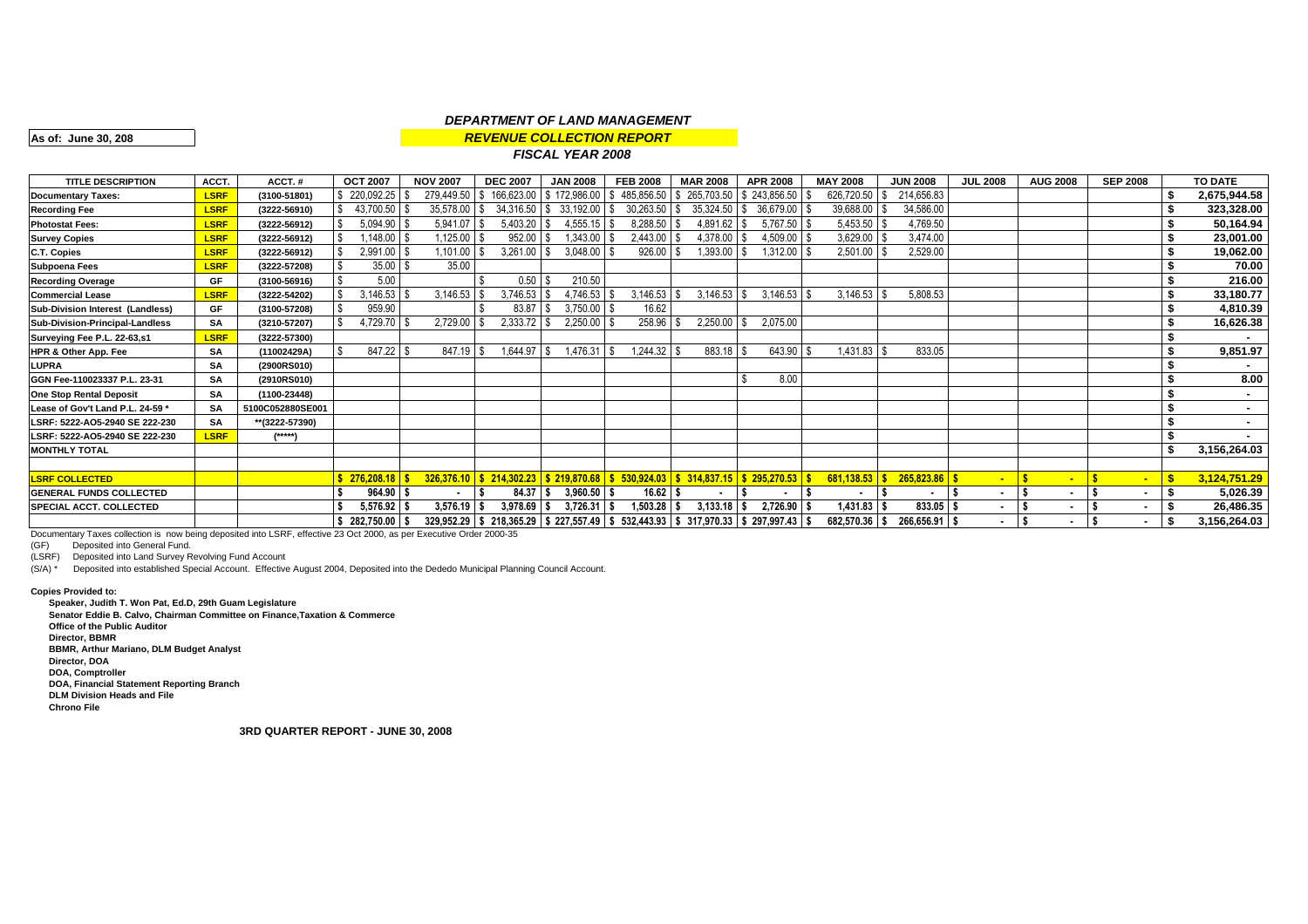|                       |                                       |                               | <b>DEPARTMENT OF LAND MANAGEMENT</b> |                |                         |                                                 |                          |                          |                                  |                          |                                        |                          |
|-----------------------|---------------------------------------|-------------------------------|--------------------------------------|----------------|-------------------------|-------------------------------------------------|--------------------------|--------------------------|----------------------------------|--------------------------|----------------------------------------|--------------------------|
|                       | <b>ASU FINANCIAL EXECUTIVE REPORT</b> |                               |                                      |                |                         | <b>FISCAL YEAR 2008 BUDGET APPROPRIATION</b>    |                          |                          |                                  |                          |                                        |                          |
|                       | Printout as of 30 June 2008           |                               |                                      |                |                         | <b>LAND SURVEY REVOLVING FUND APPROPRIATION</b> |                          |                          |                                  |                          |                                        |                          |
| <b>FUND</b>           | <b>OBJECT</b>                         | <b>DLM</b>                    |                                      | <b>APPRO</b>   |                         | <b>YTD</b>                                      |                          | <b>EXPEN &amp; O/S</b>   |                                  | <b>FUND</b>              |                                        | <b>UNALLOT</b>           |
| <b>SOURCE</b>         | <b>CLASS</b>                          | <b>DIVISION</b>               |                                      | <b>AMOUNT</b>  |                         | <b>ALLOTMENT</b>                                |                          | <b>ENCUMBRANCE</b>       |                                  | <b>AVAILABLE</b>         |                                        | <b>BALANCE</b>           |
| <b>LSRF - 111</b>     | Salaries                              | Director's & ASU Office       | \$                                   | 249,072.00 \$  |                         | 191,600.00                                      | \$                       | 183,143.04               | $\sqrt{3}$                       | 8,456.96                 | \$                                     | 57,472.00                |
| LSRF - 113 Benefits   |                                       | Director's & ASU Office       | \$                                   | 80,472.00      | \$                      | 61,909.00                                       | -\$                      | 55,164.59                | \$                               | 6,744.41                 | \$                                     | 18,563.00                |
| <b>LSRF - 220</b>     | Travel                                | Director's & ASU Office       | \$                                   | 3,691.00       | \$                      | 3,691.00                                        | \$                       | 3,690.22                 | $\overline{\mathbf{s}}$          | 0.78                     | \$                                     |                          |
| <b>LSRF - 230</b>     | Contractual                           | Director's & ASU Office       | \$                                   | 288,571.00     | \$                      | 288,571.00                                      | -\$                      | 134,809.62               | \$                               | 153,761.38               | \$                                     |                          |
| <b>LSRF - 233</b>     | <b>Office Rental</b>                  | Director's & ASU Office       | \$                                   | 305,424.00     | \$                      | 229,068.00                                      | \$                       | 229,068.00               | $\overline{\mathbf{3}}$          |                          | $\overline{\mathbf{S}}$                | 76,356.00                |
| $-240$<br><b>LSRF</b> | <b>Supplies</b>                       | Director's & ASU Office       | \$                                   | 39,056.00      | \$                      | 29,292.00                                       | \$                       | 22,151.34                | \$                               | 7,140.66                 | \$                                     | 9,764.00                 |
| <b>LSRF - 250</b>     | Equipment                             | Director's & ASU Office       | $\overline{\mathbf{e}}$              | 24,597.00      | \$                      | 24,597.00                                       | \$                       | 16,080.00                | \$                               | 8,517.00                 | \$                                     |                          |
| $-270$<br><b>LSRF</b> | <b>Workers Comp</b>                   | Director's & ASU Office       | \$                                   |                | \$                      |                                                 | \$                       |                          | \$                               |                          | \$                                     |                          |
| <b>LSRF - 271</b>     | <b>Drug Testing</b>                   | Director's & ASU Office       | $\overline{\$}$                      |                | $\overline{\mathbf{3}}$ |                                                 | $\overline{\mathcal{S}}$ |                          | $\overline{\mathbf{e}}$          |                          | $\overline{\$}$                        |                          |
| <b>LSRF - 290</b>     | Miscelleous                           | Director's & ASU Office       | $\overline{\$}$                      | $\blacksquare$ | $\overline{\$}$         | $\overline{\phantom{a}}$                        | $\overline{\mathcal{E}}$ | $\overline{\phantom{a}}$ | $\overline{\$}$                  | $\overline{\phantom{a}}$ | $\overline{\$}$                        | $\overline{\phantom{a}}$ |
| <b>LSRF - 361</b>     | Power                                 | Director's & ASU Office       | $\overline{\$}$                      | $\overline{a}$ | $\overline{\$}$         |                                                 | \$                       |                          | $\overline{\$}$                  |                          | $\overline{\$}$                        | $\overline{\phantom{a}}$ |
| <b>LSRF - 362</b>     | Water                                 | Director's & ASU Office       | $\overline{\mathbf{e}}$              |                | $\overline{\mathbf{3}}$ |                                                 | \$                       |                          | \$                               |                          | \$                                     |                          |
| <b>LSRF - 363</b>     | Telephone                             | Director's & ASU Office       | \$                                   | 24,188.00      | \$                      | 18,141.00                                       | \$                       | 17,427.48                | \$                               | 713.52                   | \$                                     | 6,047.00                 |
|                       | LSRF - 450 Capital Outlay             | Director's & ASU Office       | $\overline{\mathcal{S}}$             | 32,993.00      | \$                      | 32,993.00                                       | \$                       |                          | \$                               | 32,993.00                | \$                                     |                          |
| <b>TOTAL</b>          | <b>TOTAL</b>                          | <b>TOTAL D/O &amp; ASU</b>    | \$                                   | 1,048,064.00   | \$                      | 879,862.00                                      | \$                       | 661,534.29               | \$                               | 218,327.71               | \$.                                    | 168,202.00               |
|                       |                                       |                               |                                      |                |                         |                                                 |                          |                          |                                  |                          |                                        |                          |
| <b>LSRF - 111</b>     | Salaries                              | GIS/LIS Division              | $\mathfrak{S}$                       | 120,710.00     | -\$                     | 44,824.00                                       | -\$                      | 39,368.88                | \$                               | 5,455.12                 | \$                                     | 75,886.00                |
| LSRF - 113            | Benefits                              | GIS/LIS Division              | \$                                   | 35,256.00      | \$                      | 19,369.00                                       | \$                       | 17,211.78                | $\overline{\boldsymbol{\theta}}$ | 2,157.22                 | $\overline{\boldsymbol{\mathfrak{s}}}$ | 15,887.00                |
| <b>TOTAL</b>          | <b>TOTAL</b>                          | <b>TOTAL GIS/LIS</b>          | \$                                   | 155,966.00     | \$                      | 64,193.00                                       | \$                       | 56,580.66                | \$                               | 7.612.34                 | \$                                     | 91,773.00                |
|                       |                                       |                               |                                      |                |                         |                                                 |                          |                          |                                  |                          |                                        |                          |
| <b>LSRF - 111</b>     | Salaries                              | Land Administration           | \$                                   | 73,261.00      | \$                      | 56,360.00                                       | \$                       | 54,600.80                | \$                               | 1,759.20                 | \$                                     | 16,901.00                |
| <b>LSRF - 113</b>     | Benefits                              | <b>Land Administration</b>    | \$                                   | 22,675.00      | \$                      | 17,449.00                                       | \$                       | 16,828.00                | \$                               | 621.00                   | \$                                     | 5,226.00                 |
| <b>TOTAL</b>          | <b>TOTAL</b>                          | <b>TOTAL LAND ADMIN</b>       | \$                                   | 95,936.00      | \$                      | 73,809.00                                       | \$                       | 71,428.80                | \$                               | 2,380.20                 | $\boldsymbol{\$}$                      | 22,127.00                |
|                       |                                       |                               |                                      |                |                         |                                                 |                          |                          |                                  |                          |                                        |                          |
| <b>LSRF - 111</b>     | Salaries                              | <b>Land Planning Division</b> | \$                                   | 366,494.00     | \$                      | 281,920.00                                      | \$                       | 247,237.04               | \$                               | 34,682.96                | -\$                                    | 84,574.00                |
| <b>LSRF - 113</b>     | <b>Benefits</b>                       | Land Planning Division        | \$                                   | 115,340.00     | \$                      | 88,729.00                                       | \$                       | 71,296.24                | \$                               | 17,432.76                | \$                                     | 26,611.00                |
| <b>TOTAL</b>          | <b>TOTAL</b>                          | <b>TOTAL PLANNING</b>         | \$                                   | 481,834.00     | \$                      | 370,649.00                                      | \$                       | 318,533.28               | \$                               | 52,115.72                | $\boldsymbol{\$}$                      | 111,185.00               |
|                       |                                       |                               |                                      |                |                         |                                                 |                          |                          |                                  |                          |                                        |                          |
| <b>LSRF - 111</b>     | Salaries                              | <b>Land Records Division</b>  | \$                                   | 335,865.00     | \$                      | 258,360.00                                      | \$                       | 245,609.81               | \$                               | 12,750.19                | \$                                     | 77,505.00                |
| LSRF - 113 Benefits   |                                       | <b>Land Records Division</b>  | \$                                   | 109,633.00     | \$                      | 84,338.00                                       | \$                       | 78.791.99                | \$                               | 5,546.01                 | \$                                     | 25,295.00                |
| <b>TOTAL</b>          | <b>TOTAL</b>                          | <b>TOTAL LAND RECORD</b>      | \$                                   | 445,498.00     | \$                      | 342,698.00                                      | \$                       | 324,401.80               | $\overline{\bullet}$             | 18,296.20                | \$                                     | 102,800.00               |
|                       |                                       |                               |                                      |                |                         |                                                 |                          |                          |                                  |                          |                                        |                          |
| <b>LSRF - 111</b>     | <b>Salaries</b>                       | <b>Land Survey Division</b>   | \$                                   | 505,451.00     | -\$                     | 388,811.00                                      | \$                       | 346,892.84               | \$                               | 41,918.16                | $\sqrt{3}$                             | 116,640.00               |
| <b>LSRF - 113</b>     | <b>Benefits</b>                       | Land Survey Division          | \$                                   | 146,743.00     | \$                      | 112,880.00                                      | \$                       | 107,928.71               | $\boldsymbol{\mathsf{s}}$        | 4,951.29                 | \$                                     | 33,863.00                |
| <b>TOTAL</b>          | <b>TOTAL</b>                          | <b>TOTAL LAND SURVEY</b>      | \$                                   | 652,194.00     | \$                      | 501,691.00                                      | -\$                      | 454,821.55               | \$                               | 46,869.45                | \$                                     | 150,503.00               |
| <b>GRAND</b>          | <b>TOTAL</b>                          | <b>DEPARTMENTAL</b>           | \$                                   | 2,879,492.00   | \$                      | 2,232,902.00                                    | -\$                      | 1,887,300.38             | $\sqrt[6]{3}$                    | 345,601.62               | $\overline{\phantom{a}}$               | 646,590.00               |

**Transferred \$3,691.00 from Capital Outlay to Travel to cover for Carl Untalan and Michael James to Palau Conference**

**Transferred \$20,903.00, to Retirement Fund.**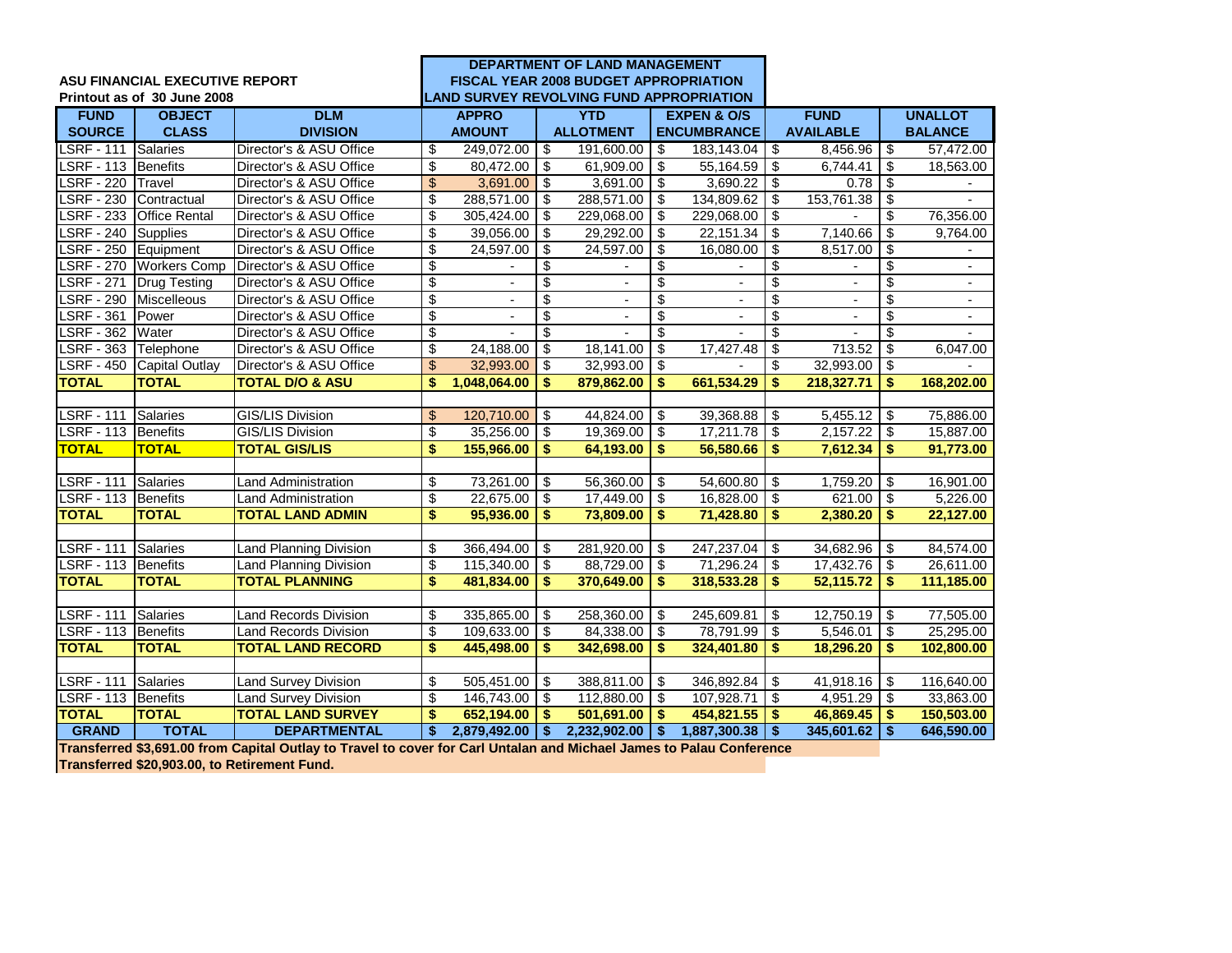|                          |                                       |                               |                                      |                          |                                  | DEPARTMENT OF LAND MANAGEMENT                |                          |                          |                          |                          |                          |                |
|--------------------------|---------------------------------------|-------------------------------|--------------------------------------|--------------------------|----------------------------------|----------------------------------------------|--------------------------|--------------------------|--------------------------|--------------------------|--------------------------|----------------|
|                          | <b>ASU FINANCIAL EXECUTIVE REPORT</b> |                               |                                      |                          |                                  | <b>FISCAL YEAR 2008 BUDGET APPROPRIATION</b> |                          |                          |                          |                          |                          |                |
|                          | Printout as of: 30 JUNE 2008          |                               |                                      |                          |                                  | <b>GENERAL FUND</b>                          |                          |                          |                          |                          |                          |                |
| <b>FUND</b>              | <b>OBJECT</b>                         | <b>DLM</b>                    |                                      | <b>APPRO</b>             |                                  | <b>YTD</b>                                   |                          | <b>EXPEN &amp; O/S</b>   |                          | <b>FUND</b>              |                          | <b>UNALLOT</b> |
| <b>SOURCE</b>            | <b>CLASS</b>                          | <b>DIVISION</b>               |                                      | <b>AMOUNT</b>            |                                  | <b>ALLOTMENT</b>                             |                          | <b>ENCUMBRANCE</b>       |                          | <b>AVAILABLE</b>         |                          | <b>BALANCE</b> |
| G.F. 111                 | <b>Salaries</b>                       | Director's & ASU Office       | \$                                   | $\sim$                   | \$                               |                                              | \$                       | $\blacksquare$           | \$                       | $\blacksquare$           | \$                       |                |
| G.F.<br>113              | <b>Benefits</b>                       | Director's & ASU Office       | \$                                   | $\blacksquare$           | \$                               | $\blacksquare$                               | \$                       | $\blacksquare$           | \$                       | $\blacksquare$           | \$                       | $\blacksquare$ |
| G.F.<br>220              | Travel                                | Director's & ASU Office       | \$                                   |                          | $\overline{\mathcal{S}}$         | $\overline{\phantom{a}}$                     | \$                       |                          | $\overline{\mathcal{S}}$ | $\overline{\phantom{a}}$ | \$                       |                |
| G.F. 230                 | Contractual                           | Director's & ASU Office       | $\overline{\$}$                      | $\blacksquare$           | $\overline{\$}$                  | $\blacksquare$                               | $\overline{\$}$          | $\blacksquare$           | $\overline{\$}$          | $\blacksquare$           | \$                       | $\blacksquare$ |
| 233<br>G.F.              | <b>Office Rental</b>                  | Director's & ASU Office       | \$                                   |                          | $\overline{\$}$                  |                                              | $\overline{\mathbb{S}}$  | $\sim$                   | $\overline{\$}$          |                          | \$                       |                |
| G.F.<br>240              | <b>Supplies</b>                       | Director's & ASU Office       | $\overline{\$}$                      |                          | $\overline{\$}$                  | $\mathbf{r}$                                 | $\overline{\mathbb{S}}$  |                          | $\overline{\$}$          | $\blacksquare$           | \$                       | $\blacksquare$ |
| G.F.<br>250              | Equipment                             | Director's & ASU Office       | \$                                   | $\blacksquare$           | $\overline{\$}$                  | $\blacksquare$                               | \$                       | $\blacksquare$           | $\overline{\mathbb{S}}$  | $\blacksquare$           | \$                       | $\sim$         |
| 270<br>G.F.              | <b>Workers Comp</b>                   | Director's & ASU Office       | \$                                   |                          | $\overline{\$}$                  | $\blacksquare$                               | $\overline{\$}$          | $\overline{\phantom{a}}$ | $\overline{\mathcal{G}}$ | $\frac{1}{2}$            | $\overline{\mathcal{S}}$ |                |
| $\overline{271}$<br>G.F. | <b>Drug Testing</b>                   | Director's & ASU Office       | $\overline{\mathbf{S}}$              |                          | $\overline{\boldsymbol{\theta}}$ | $\blacksquare$                               | $\overline{\mathbf{3}}$  |                          | $\overline{\mathbf{S}}$  | $\sim$                   | \$                       | $\sim$         |
| 290<br>G.F.              | Miscelleous                           | Director's & ASU Office       | $\overline{\$}$                      |                          | $\overline{\$}$                  |                                              | $\overline{\mathbb{S}}$  |                          | $\overline{\mathbb{S}}$  | $\sim$                   | $\overline{\mathcal{S}}$ | $\blacksquare$ |
| $\overline{361}$<br>G.F. | Power                                 | Director's & ASU Office       | $\overline{\mathbf{S}}$              |                          | $\overline{\mathbf{e}}$          |                                              | \$                       | $\blacksquare$           | $\overline{\mathbf{S}}$  | ٠                        | \$                       |                |
| G.F.<br>362              | Water                                 | Director's & ASU Office       | $\overline{\$}$                      | $\sim$                   | $\overline{\$}$                  | $\omega$                                     | $\overline{\mathbb{S}}$  | $\blacksquare$           | $\overline{\mathcal{S}}$ | $\mathbf{r}$             | \$                       | $\mathbf{r}$   |
| G.F.<br>363              | Telephone                             | Director's & ASU Office       | $\overline{\mathbf{S}}$              | $\blacksquare$           | $\overline{\mathbf{S}}$          | $\overline{\phantom{a}}$                     | $\overline{\mathbf{S}}$  | $\overline{\phantom{a}}$ | $\overline{\mathbf{e}}$  | $\blacksquare$           | \$                       | $\blacksquare$ |
| G.F.<br>450              | Capital Outlay                        | Director's & ASU Office       | \$                                   |                          | $\overline{\mathcal{S}}$         |                                              | $\overline{\mathbb{S}}$  |                          | $\overline{\$}$          |                          | \$                       | $\blacksquare$ |
| <b>TOTAL</b>             | <b>TOTAL</b>                          | <b>TOTAL D/O &amp; ASU</b>    | $\overline{\boldsymbol{\mathsf{s}}}$ | $\blacksquare$           | $\overline{\mathbf{S}}$          |                                              | $\overline{\mathbf{s}}$  |                          | $\overline{\$}$          |                          | \$                       | $\blacksquare$ |
|                          |                                       |                               |                                      |                          |                                  |                                              |                          |                          |                          |                          |                          |                |
| G.F. 111                 | Salaries                              | <b>GIS/LIS Division</b>       | \$                                   | 19,160.00                | \$                               | 19,160.00                                    | $\sqrt{3}$               | 9,926.40                 | \$                       | 9,233.60                 | $\Theta$                 | $\blacksquare$ |
| G.F. 113                 | <b>Benefits</b>                       | GIS/LIS Division              | \$                                   | 6,581.00                 | \$                               | 6,581.00                                     | \$                       | 3,186.32                 | $\mathbf{\hat{s}}$       | $3,394.68$ \$            |                          | $\blacksquare$ |
| <b>TOTAL</b>             | <b>TOTAL</b>                          | <b>TOTAL GIS/LIS</b>          | \$                                   | 25,741.00                | \$                               | 25,741.00                                    | \$                       | 13,112.72                | \$                       | 12,628.28                | \$                       | ٠              |
|                          |                                       |                               |                                      |                          |                                  |                                              |                          |                          |                          |                          |                          |                |
| G.F. 111                 | Salaries                              | <b>Land Administration</b>    | \$                                   |                          | $\overline{\mathcal{E}}$         |                                              | \$                       |                          | $\overline{\mathcal{S}}$ |                          | $\overline{\mathcal{S}}$ |                |
| G.F. 113                 | <b>Benefits</b>                       | <b>Land Administration</b>    | \$                                   |                          | $\overline{\mathbf{S}}$          | $\mathbf{r}$                                 | $\overline{\mathbf{s}}$  | $\blacksquare$           | $\overline{\mathbf{S}}$  | $\blacksquare$           | \$                       |                |
| <b>TOTAL</b>             | <b>TOTAL</b>                          | <b>TOTAL LAND ADMIN</b>       | \$                                   |                          | \$                               | ä,                                           | \$                       |                          | $\overline{\mathbf{s}}$  |                          | \$                       | $\blacksquare$ |
|                          |                                       |                               |                                      |                          |                                  |                                              |                          |                          |                          |                          |                          |                |
| G.F. 111                 | Salaries                              | <b>Land Planning Division</b> | \$                                   | 31,736.00                | \$                               | $31,736.00$ \$                               |                          | 17,696.64                | \$                       | $14,039.36$ \$           |                          |                |
| G.F. 113                 | Benefits                              | <b>Land Planning Division</b> | \$                                   | 9,247.00                 | \$                               | 9,247.00                                     | $\overline{\mathbf{3}}$  | 5,251.90                 | \$                       | $3,995.10$ \$            |                          |                |
| <b>TOTAL</b>             | <b>TOTAL</b>                          | <b>TOTAL PLANNING</b>         | \$                                   | 40,983.00                | \$.                              | 40,983.00                                    | Ŝ.                       | 22,948.54                | \$                       | 18,034.46                | \$                       |                |
|                          |                                       |                               |                                      |                          |                                  |                                              |                          |                          |                          |                          |                          |                |
| G.F. 111                 | Salaries                              | <b>Land Records Division</b>  | \$                                   | 14,011.00                | \$                               | 14,011.00                                    | \$                       | 7,783.20                 | \$                       | $6,227.80$ \$            |                          | $\blacksquare$ |
| G.F. 113                 | <b>Benefits</b>                       | <b>Land Records Division</b>  | \$                                   | 7,180.00                 | \$                               | $7,180.00$ \$                                |                          | 2,186.19                 | $\overline{\mathcal{S}}$ | $4,993.81$ \$            |                          | $\blacksquare$ |
| <b>TOTAL</b>             | <b>TOTAL</b>                          | <b>TOTAL LAND RECORD</b>      | \$                                   | 21,191.00                | \$                               | 21,191.00                                    | \$                       | 9,969.39                 | \$                       | 11,221.61                | \$                       |                |
|                          |                                       |                               |                                      |                          |                                  |                                              |                          |                          |                          |                          |                          |                |
| G.F. 111                 | Salaries                              | <b>Land Survey Division</b>   | \$                                   | $\overline{a}$           | \$                               | $\blacksquare$                               | \$                       | $\blacksquare$           | \$                       | $\blacksquare$           | \$                       | $\blacksquare$ |
| G.F. 113                 | <b>Benefits</b>                       | <b>Land Survey Division</b>   | \$                                   | $\overline{\phantom{a}}$ | $\overline{\mathbf{3}}$          | $\blacksquare$                               | $\overline{\mathcal{E}}$ | $\blacksquare$           | $\overline{\$}$          | $\blacksquare$           | $\overline{\mathcal{S}}$ | $\blacksquare$ |
| <b>TOTAL</b>             | <b>TOTAL</b>                          | <b>TOTAL LAND SURVEY</b>      | \$                                   |                          | \$                               |                                              | \$                       |                          | \$                       |                          | S                        |                |
| <b>GRAND</b>             | <b>TOTAL</b>                          | <b>DEPARTMENTAL</b>           | $\overline{\bullet}$                 | 87,915.00                | \$                               | $87,915.00$ \$                               |                          | 46,030.65                | $\overline{1}$           | $41,884.35$ \$           |                          |                |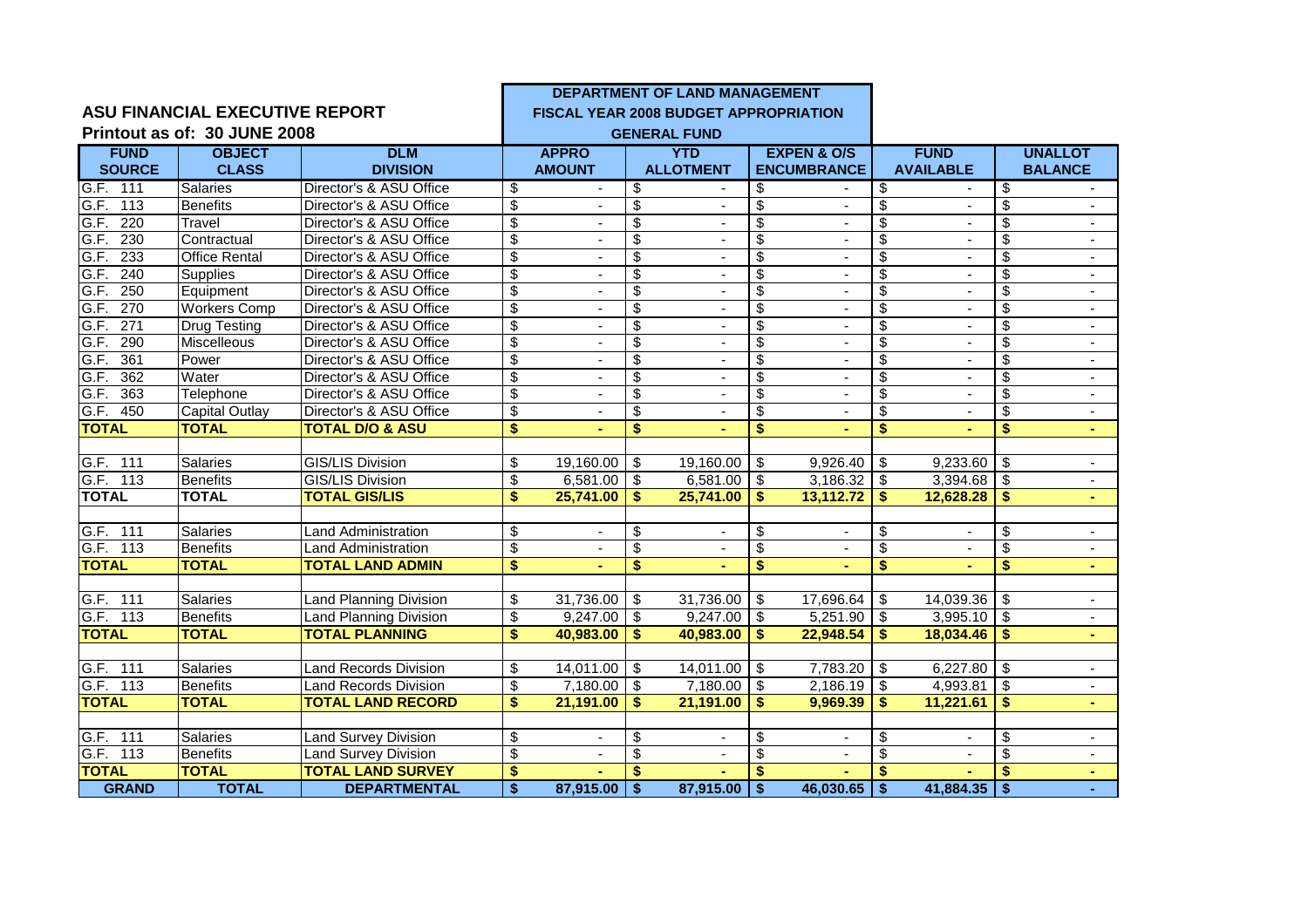# **30 JUNE 2008 LABOR COST DISTRIBUTION REPORT**

## **DIRECTOR'S OFFICE DIVISION**

## **DEPARTMENT OF LAND MANAGEMENT**

| <b>PAY</b>                |                              |                                      | <b>INCRE./</b>       | <b>INCRE./DETAIL</b> | <b>BALANCE</b>                                       |                |
|---------------------------|------------------------------|--------------------------------------|----------------------|----------------------|------------------------------------------------------|----------------|
| <b>PERIOD</b>             |                              |                                      | <b>DETAIL</b>        | <b>GOV'T</b>         | <b>TO</b>                                            |                |
| <b>ENDING</b>             | <b>SALARIES</b>              | <b>BENEFITS</b>                      | <b>PAY</b>           | <b>CONTRI</b>        | <b>DATE</b>                                          | <b>REMARKS</b> |
|                           |                              |                                      |                      |                      |                                                      |                |
| 13 October 2007***        | 9,500.00<br>S.               | 2,895.20<br>l \$                     | 19.20<br>∣\$         | \$<br>4.90           | 12,419.30 Myrna<br>  \$                              |                |
| 27 October 2007**         | \$<br>$9,500.00$ \$          | $2,895.20$ \$                        |                      | \$                   | 12,395.20<br>\$                                      |                |
| 10 November 2007          | 9,500.00<br>\$               | 2,682.92<br>l \$                     | \$                   | \$                   | \$<br>12,182.92                                      |                |
| 24 November 2007*         | 9,500.00<br>\$               | $2,634.77$ \$<br>l \$                | 1,400.00             | 357.28<br>-\$        | \$<br>13,892.05 Deputy                               |                |
| 08 December 2007          | 9,569.60<br>\$               | 2,913.26<br>- \$                     | \$<br>$\blacksquare$ | \$                   | \$<br>12,482.86                                      |                |
| 22 December 2007          | $9,569.60$ \$<br>\$          | $2,866.70$ \ \$                      |                      | \$                   | \$<br>12,436.30                                      |                |
| <b>END FIRST QUARTER</b>  | $57,139.20$ $\sqrt{5}$<br>\$ | $16,888.05$ $\frac{8}{5}$            | 1,419.20             | 362.18<br>\$         | - \$<br>75,808.63                                    |                |
| 05 January 2008           | 9,597.44<br>\$               | 2,920.37<br>\$                       |                      |                      | \$<br>12,517.81                                      |                |
| 19 January 2008           | \$<br>9,569.60               | 2,769.70<br>l \$                     |                      |                      | $\overline{\mathcal{E}}$<br>12,339.30                |                |
| 02 February 2008          | 9,569.60<br>\$               | 2,913.26<br>l \$                     |                      |                      | $\overline{\mathbf{S}}$<br>12,482.86                 |                |
| 16 February 2008          | \$<br>9,569.60               | 2,913.26<br>- \$                     |                      |                      | $\overline{\mathcal{E}}$<br>12,482.86                |                |
| 01 March 2008             | 9,569.60<br>\$               | 2,913.26<br>-\$                      |                      |                      | \$<br>12,482.86                                      |                |
| 15 March 2008             | $9,569.60$ \$<br>\$          | 2,913.26                             |                      |                      | $\overline{\mathcal{S}}$<br>12,482.86                |                |
| 29 March 2008             | 9,569.60<br>\$               | 2,913.26<br>l \$                     |                      |                      | \$<br>12,482.86                                      |                |
| <b>END SECOND QUARTER</b> | S.                           | $67,015.04$ \$ 20,256.37 \$          | ÷.                   | Ŝ.                   | \$<br>87,271.41                                      |                |
| 12 April 2008             | 9,569.60<br>\$               | 2,913.26<br>l \$                     |                      |                      | \$<br>12,482.86                                      |                |
| 26 April 2008             | 9,600.00<br>\$               | 2,921.01<br>l \$                     |                      |                      | \$<br>12,521.01                                      |                |
| 10 May 2008               | \$<br>9,600.00               | 2,921.01<br>- \$                     |                      |                      | $\overline{\mathcal{S}}$<br>12,521.01                |                |
| 24 May 2008               | 9,600.00<br>\$               | 2,921.01<br>-S                       |                      |                      | \$<br>12,521.01                                      |                |
| 07 June 2008              | 9,600.00<br>\$               | 2,921.01<br>- \$                     |                      |                      | \$<br>12,521.01                                      |                |
| 21 June 2008              | \$<br>$9,600.00$ \$          | 2,921.01                             |                      |                      | $\overline{\mathbf{S}}$<br>12,521.01                 |                |
| <b>END THIRD QUARTER</b>  |                              | $$57,569.60 \mid $17,518.31 \mid $$  |                      | Ŝ.                   | \$<br>75,087.91                                      |                |
| 05 July 2008              |                              |                                      |                      |                      | \$                                                   |                |
| 19 July 2008              |                              |                                      |                      |                      | \$                                                   |                |
| 02 August 2008            |                              |                                      |                      |                      | $\overline{\mathcal{G}}$                             |                |
| 16 August 2008            |                              |                                      |                      |                      | \$<br>$\overline{\phantom{a}}$                       |                |
| 30 August 2008            |                              |                                      |                      |                      | $\overline{\mathcal{S}}$<br>$\overline{\phantom{a}}$ |                |
| 13 September 2008         |                              |                                      |                      |                      | \$                                                   |                |
| 27 September 2008         |                              |                                      |                      |                      | $\overline{\mathcal{S}}$                             |                |
| <b>END FOURTH QUARTER</b> | \$                           | $\mathfrak{L}$                       | \$                   | \$                   | $\mathbb{S}$                                         |                |
| <b>TOTAL</b>              |                              | $$181,723.84 \mid $54,662.73 \mid $$ | $1,419.20$ \ \$      | $362.18$ \$          | 238,167.95                                           |                |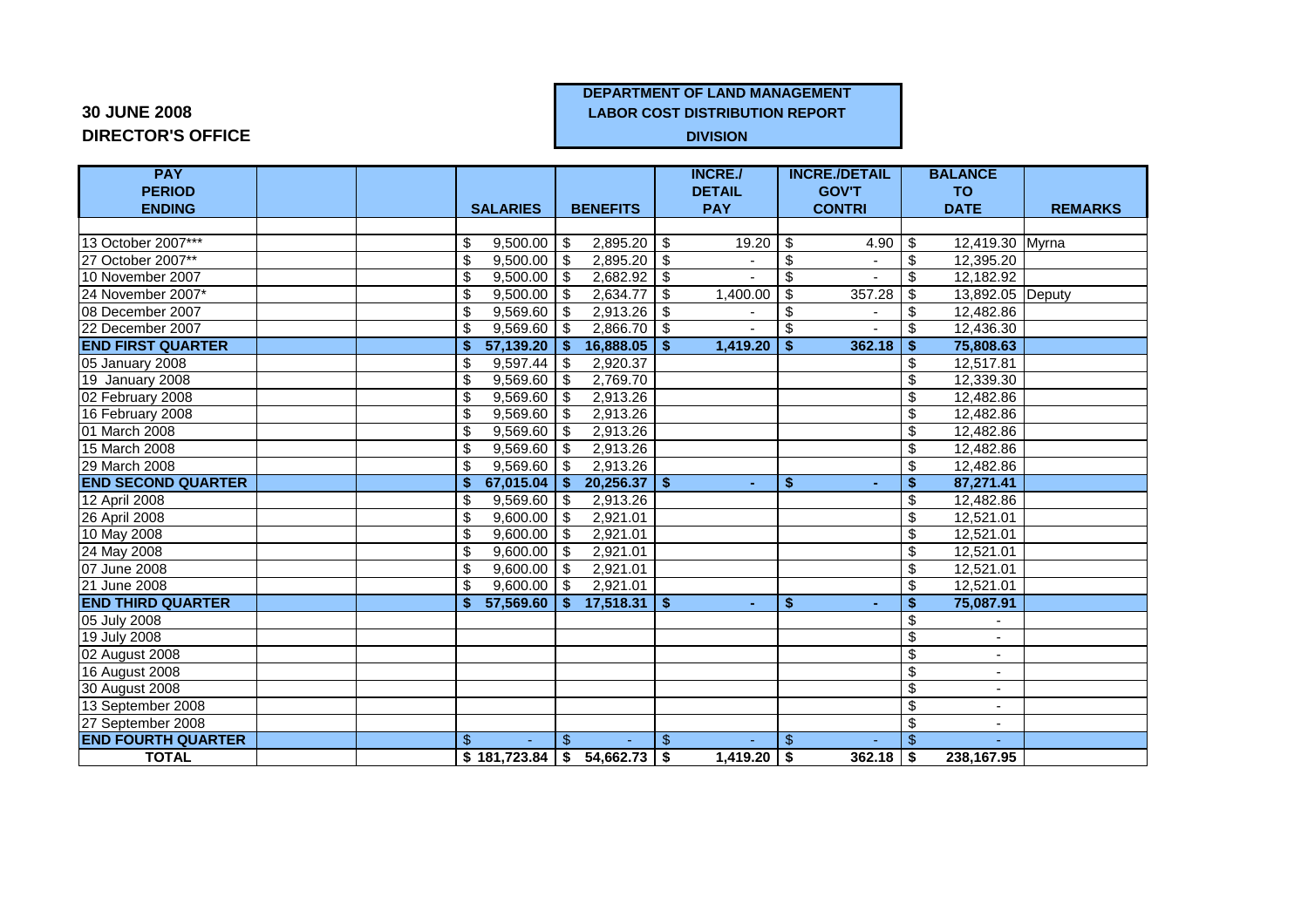## **LAND ADMINISTRATION DIVISION**

| <b>PAY</b>                |  |    |                 |                |                             |                | <b>INCRE./</b> |                          | <b>INCRE./DETAIL</b> |                                        | <b>BALANCE</b>            |                |
|---------------------------|--|----|-----------------|----------------|-----------------------------|----------------|----------------|--------------------------|----------------------|----------------------------------------|---------------------------|----------------|
| <b>PERIOD</b>             |  |    |                 |                |                             |                | <b>DETAIL</b>  |                          | <b>GOV'T</b>         |                                        | <b>TO</b>                 |                |
| <b>ENDING</b>             |  |    | <b>SALARIES</b> |                | <b>BENEFITS</b>             |                | <b>PAY</b>     |                          | <b>CONTRI</b>        |                                        | <b>DATE</b>               | <b>REMARKS</b> |
|                           |  |    |                 |                |                             |                |                |                          |                      |                                        |                           |                |
| 13 October 2007***        |  | \$ | $2,792.80$ \$   |                | $865.03$ \$                 |                | $\blacksquare$ | \$                       |                      | \$                                     | 3,657.83                  |                |
| 27 October 2007**         |  | \$ | $2,792.80$ \$   |                | $865.03$ \$                 |                | 694.40         | $\overline{\mathcal{S}}$ | 177.21               | $\overline{\mathcal{S}}$               | 4,529.44 Jeff             |                |
| 10 November 2007          |  | \$ | $2,842.40$ \$   |                | 877.69                      | \$             |                | \$                       |                      | \$                                     | 3,720.09                  |                |
| 24 November 2007*         |  | \$ | $2,842.40$ \$   |                | 877.69                      | \$             |                | \$                       |                      | \$                                     | 3,720.09                  |                |
| 08 December 2007          |  | \$ | $2,842.40$ \$   |                | 877.69                      | \$             |                | \$                       |                      | \$                                     | 3,720.09                  |                |
| 22 December 2007          |  | \$ | $2,842.40$ \$   |                | 877.69                      | -\$            |                | \$                       |                      | \$                                     | 3,720.09                  |                |
| <b>END FIRST QUARTER</b>  |  | Ŝ. | 16,955.20       | <b>S</b>       | 5,240.82                    | Ŝ.             | 694.40         | \$                       | 177.21               | -\$                                    | 23,067.63                 |                |
| 05 January 2008           |  | \$ | 2,842.40        | l \$           | 877.69                      |                |                |                          |                      | \$                                     | 3,720.09                  |                |
| 19 January 2008           |  | \$ | 2,842.40        | $\sqrt{3}$     | 877.69                      |                |                |                          |                      | \$                                     | 3,720.09                  |                |
| 02 February 2008          |  | \$ | 2,842.40        | $\sqrt{3}$     | 877.69                      |                |                |                          |                      | $\overline{\mathbf{s}}$                | 3,720.09                  |                |
| 16 February 2008          |  | \$ | $2,842.40$ \$   |                | 877.69                      |                |                |                          |                      | \$                                     | 3,720.09                  |                |
| 01 March 2008             |  | \$ | 2,842.40        | l \$           | 877.69                      |                |                |                          |                      | $\boldsymbol{\mathsf{S}}$              | 3,720.09                  |                |
| 15 March 2008             |  | \$ | $2,842.40$ \$   |                | 877.69                      |                |                |                          |                      | $\overline{\mathbf{s}}$                | 3,720.09                  |                |
| 29 March 2008             |  | \$ | $2,842.40$ \$   |                | 877.69                      |                |                |                          |                      | $\boldsymbol{\mathsf{S}}$              | 3,720.09                  |                |
| <b>END SECOND QUARTER</b> |  | Ŝ. | 19,896.80       | - \$           | $6,143.83$ \$               |                | ÷.             | \$                       |                      | $\overline{\mathbf{s}}$                | 26,040.63                 |                |
| 12 April 2008             |  | \$ | 2,842.40        | l \$           | 877.69                      |                |                |                          |                      | \$                                     | 3,720.09                  |                |
| 26 April 2008             |  | \$ | $2,842.40$ \$   |                | 877.69                      |                |                |                          |                      | \$                                     | 3,720.09                  |                |
| 10 May 2008               |  | \$ | $2,842.40$ \$   |                | 877.69                      |                |                |                          |                      | $\overline{\mathbf{s}}$                | 3,720.09                  |                |
| 24 May 2008               |  | \$ | 2,842.40        | l \$           | 877.69                      | \$             | 2,750.40       | \$                       | 834.36               | $\overline{\boldsymbol{\mathfrak{s}}}$ | $7,304.85$ (**            |                |
| 07 June 2008              |  | \$ | 1,467.20        | l \$           | 460.51                      |                |                |                          |                      | \$                                     | $1,927.\overline{71}$ (*) |                |
| 21 June 2008              |  | \$ | $1,467.20$ \\$  |                | 460.51                      |                |                |                          |                      | \$                                     | 1,927.71 $(*)$            |                |
| <b>END THIRD QUARTER</b>  |  | \$ | 14,304.00       | \$.            | 4,431.78                    | Ŝ.             | 2,750.40       | Ŝ.                       | 834.36               | $\boldsymbol{\hat{s}}$                 | 22,320.54                 |                |
| 05 July 2008              |  |    |                 |                |                             |                |                |                          |                      | \$                                     |                           |                |
| 19 July 2008              |  |    |                 |                |                             |                |                |                          |                      | $\overline{\boldsymbol{\theta}}$       | $\sim$                    |                |
| 02 August 2008            |  |    |                 |                |                             |                |                |                          |                      | \$                                     | $\overline{\phantom{a}}$  |                |
| 16 August 2008            |  |    |                 |                |                             |                |                |                          |                      | $\overline{\mathcal{E}}$               | $\overline{\phantom{a}}$  |                |
| 30 August 2008            |  |    |                 |                |                             |                |                |                          |                      | $\overline{\mathbf{S}}$                | $\overline{\phantom{a}}$  |                |
| 13 September 2008         |  |    |                 |                |                             |                |                |                          |                      | $\overline{\mathbf{S}}$                | $\overline{\phantom{a}}$  |                |
| 27 September 2008         |  |    |                 |                |                             |                |                |                          |                      | $\overline{\mathbf{s}}$                | $\blacksquare$            |                |
| <b>END FOURTH QUARTER</b> |  | \$ |                 | $\mathfrak{L}$ |                             | $\mathfrak{L}$ |                | \$                       |                      | \$                                     | ÷                         |                |
| <b>TOTAL</b>              |  | \$ |                 |                | $51,156.00$ \$ 15,816.43 \$ |                | $3,444.80$ \$  |                          | 1,011.57             | \$                                     | 71,428.80                 |                |

**(\*) E. Santos requested Advance Pay.**

**(\*\*) E. Santos Advance Pay.**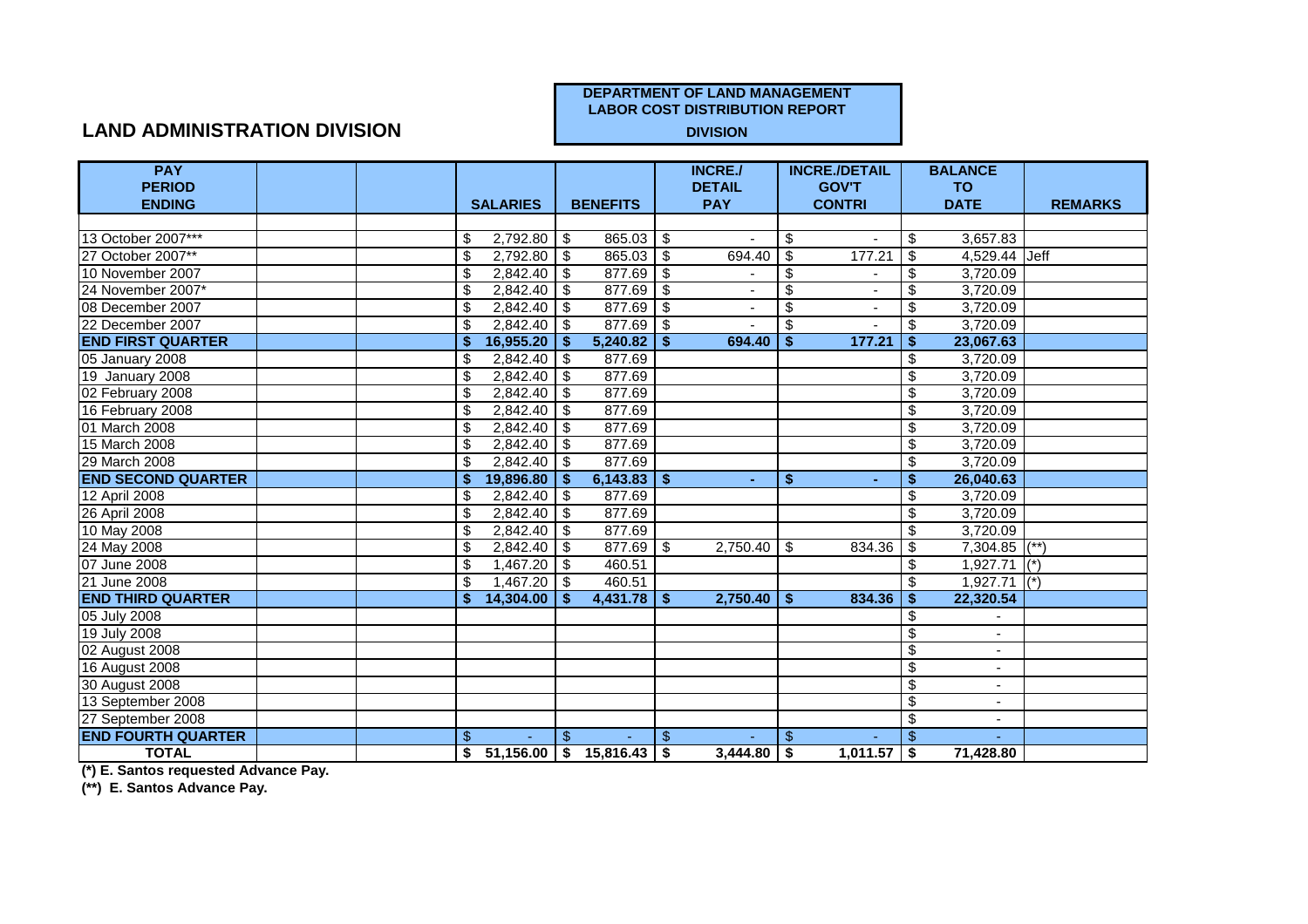## **LAND PLANNING DIVISION**

| <b>PAY</b>                |                | <b>GENERAL</b>   |                | <b>GENERAL</b>  |               | <b>LSRF</b>     |               | <b>LSRF</b>                            |                | <b>INCRE./</b>  |               | <b>INCRE./DETAIL</b> |                | <b>BALANCE</b>        |                             |
|---------------------------|----------------|------------------|----------------|-----------------|---------------|-----------------|---------------|----------------------------------------|----------------|-----------------|---------------|----------------------|----------------|-----------------------|-----------------------------|
| <b>PERIOD</b>             |                | <b>FUND</b>      |                | <b>FUND</b>     |               |                 |               |                                        |                | <b>DETAIL</b>   |               | <b>GOV'T</b>         |                | <b>TO</b>             |                             |
| <b>ENDING</b>             |                | <b>SALARIES</b>  |                | <b>BENEFITS</b> |               | <b>SALARIES</b> |               | <b>BENEFITS</b>                        |                | <b>PAY</b>      |               | <b>CONTRI</b>        |                | <b>DATE</b>           | <b>REMARKS</b>              |
|                           |                |                  |                |                 |               |                 |               |                                        |                |                 |               |                      |                |                       |                             |
| 13 October 2007***        |                |                  |                |                 | S.            | 12,808.00       | - \$          | 3,701.40                               | <b>IS</b>      |                 | -\$           |                      |                | \$16,509.40           |                             |
| 27 October 2007**         |                |                  |                |                 | \$            | 12,808.00       | \$            | 3,701.40                               | -\$            | 61.44           | \$            | 15.68                |                | \$16,586.52 Matthew   |                             |
| 10 November 2007          |                |                  |                |                 | \$            | 12,746.40       | -\$           | 3,711.19                               | -\$            |                 | \$            |                      |                | \$16,457.59           |                             |
| 24 November 2007*         |                |                  |                |                 | \$            | 12,911.20       | -\$           | 3,727.72                               | \$             | 32.40           | -\$           | 8.27                 |                | \$16,679.59 Penmer    |                             |
| 08 December 2007          |                |                  |                |                 | \$            | 12,911.20       | \$            | 3,727.72                               | -\$            |                 | \$            |                      |                | \$16,638.92           |                             |
| 22 December 2007          |                |                  |                |                 | \$            | 12,911.20       | \$            | 3,727.72                               | \$             |                 | \$            |                      |                | \$16,638.92           |                             |
| <b>END FIRST QUARTER</b>  | Ŝ.             |                  | \$             | $\sim$          | \$            | 77,096.00       | \$            | 22,297.15                              | S.             | 93.84           | Ŝ.            | 23.95                |                | \$99,510.94           |                             |
| 05 January 2008           |                |                  |                |                 | \$            | 12,911.20       | -\$           | 3,727.72                               |                |                 |               |                      |                | \$16,638.92           |                             |
| 19 January 2008           |                |                  |                |                 | \$            | 12,911.20       | \$            | 3,727.72                               |                |                 |               |                      |                | \$16,638.92           |                             |
| 02 February 2008          |                |                  |                |                 | \$            | 11,139.20       | -\$           | 3,268.82                               |                |                 |               |                      |                | \$14,408.02           |                             |
| 16 February 2008          |                |                  |                |                 | \$            | 12,911.20       | \$            | 3,727.72                               |                |                 |               |                      |                | \$16,638.92           |                             |
| 01 March 2008             | \$             | 3,200.00         | $\sqrt{3}$     | 905.08          | \$            | 12,911.20       | \$            | 3,727.72                               |                |                 |               |                      |                | \$20,744.00           |                             |
| 15 March 2008             | \$             | 3,200.00         | -\$            | 905.08          | - \$          | 12,911.20       | \$            | 3,727.72                               |                |                 |               |                      |                | \$20,744.00 George    |                             |
| 29 March 2008             | \$             |                  |                | $905.08$ \ \ \$ |               | 12.959.20       | \$            | 3,739.98                               |                |                 |               |                      |                | \$20,804.26           |                             |
| <b>END SECOND QUARTER</b> | Ŝ.             | 9,600.00         | \$             | 2,715.24        | \$            | 88,654.40       | \$.           | $25,647.40$ \$                         |                | $\sim$          | \$            | ٠                    | \$             | 126,617.04            |                             |
| 12 April 2008             | \$             | 3,200.00         | \$             | 905.08          | $\sqrt[6]{3}$ | 13,026.40       | \$            | 3,757.12                               |                |                 |               |                      |                | \$20,888.60 G/M       |                             |
| 26 April 2008             | \$             | 3,200.00         | \$             | 905.08          | \$            | 12,959.20       | \$            | 3,739.98                               |                |                 |               |                      |                |                       | \$20,804.26 G/M(PM \$67.20) |
| 10 May 2008               | \$             | 3,200.00         | \$             | 905.08          | \$            | 12,959.20       | \$            | 3,739.98                               |                |                 |               |                      |                | \$20,804.26           |                             |
| 24 May 2008               | \$             | 3,267.20         | \$             | 922.15          | \$            | 13,037.60       | S             | 3,758.85                               | \$             | $1,469.44$ \\$  |               | 356.81               |                | $$22,812.05$ (*) (**) |                             |
| 07 June 2008              | \$             | 3,267.20         | \$             | 922.23          | -\$           | 13,037.60       | \$            | 3,758.85                               |                |                 |               |                      |                | \$20,985.88           |                             |
| 21 June 2008              | \$             | 3,267.20         | -\$            | 922.23          | \$            | 13,109.60       | \$            | 3.777.22                               |                |                 |               |                      |                | \$21,076.25           |                             |
| <b>END THIRD QUARTER</b>  | $\mathfrak{L}$ | 19,401.60        | $\mathbf{\$}$  | 5,481.85        | $\mathbb{S}$  | 78,129.60       | $\mathbb{S}$  | $22,532.00$ \ \$                       |                |                 |               | 356.81               | \$             | 127,371.30            |                             |
| 05 July 2008              |                |                  |                |                 |               |                 |               |                                        |                |                 |               |                      |                | \$0.00                |                             |
| 19 July 2008              |                |                  |                |                 |               |                 |               |                                        |                |                 |               |                      |                | \$0.00                |                             |
| 02 August 2008            |                |                  |                |                 |               |                 |               |                                        |                |                 |               |                      |                | $\overline{$}0.00$    |                             |
| <b>16 August 2008</b>     |                |                  |                |                 |               |                 |               |                                        |                |                 |               |                      |                | \$0.00                |                             |
| 30 August 2008            |                |                  |                |                 |               |                 |               |                                        |                |                 |               |                      |                | \$0.00                |                             |
| 13 September 2008         |                |                  |                |                 |               |                 |               |                                        |                |                 |               |                      |                | \$0.00                |                             |
| 27 September 2008         |                |                  |                |                 |               |                 |               |                                        |                |                 |               |                      |                | \$0.00                |                             |
| <b>END FOURTH QUARTER</b> | $\mathbf{\$}$  |                  | $\mathfrak{L}$ |                 | $\mathbf{\$}$ |                 | $\mathbf{\$}$ |                                        | $\mathfrak{L}$ |                 | $\mathbf{\$}$ |                      | $\mathfrak{S}$ |                       |                             |
| <b>TOTAL</b>              | \$             | $29,001.60$   \$ |                |                 |               |                 |               | $8,197.09$ \$243,880.00 \$70,476.55 \$ |                | $1,563.28$ \ \$ |               | $380.76$ \$          |                | 353,499.28            |                             |

**(\*) Salary Increment - George, Margaret, and Joe I.**

**(\*\*) Salary Increment - Retro for George & Joe I.**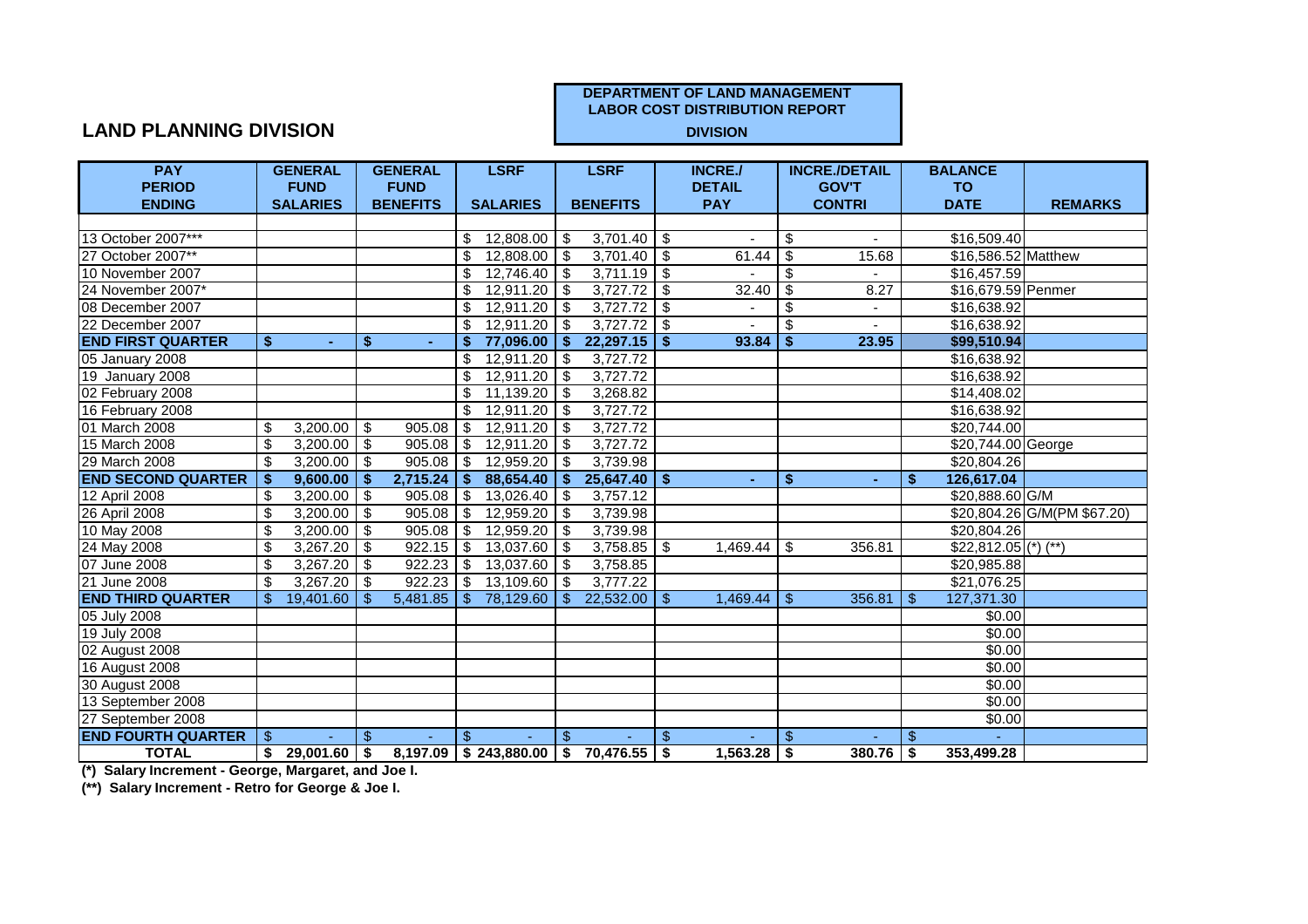## **LAND RECORDS DIVISION**

| <b>PAY</b>                |    | <b>GENERAL</b>  |                           | <b>GENERAL</b>  |               | <b>LSRF</b>      |                | <b>LSRF</b>                              |               | <b>INCRE./</b>           |                           | <b>INCRE./DETAIL</b> |                          | <b>BALANCE</b>           |                        |
|---------------------------|----|-----------------|---------------------------|-----------------|---------------|------------------|----------------|------------------------------------------|---------------|--------------------------|---------------------------|----------------------|--------------------------|--------------------------|------------------------|
| <b>PERIOD</b>             |    | <b>FUND</b>     |                           | <b>FUND</b>     |               |                  |                |                                          |               | <b>DETAIL</b>            |                           | <b>GOV'T</b>         |                          | <b>TO</b>                |                        |
| <b>ENDING</b>             |    | <b>SALARIES</b> |                           | <b>BENEFITS</b> |               | <b>SALARIES</b>  |                | <b>BENEFITS</b>                          |               | <b>PAY</b>               |                           | <b>CONTRI</b>        |                          | <b>DATE</b>              | <b>REMARKS</b>         |
|                           |    |                 |                           |                 |               |                  |                |                                          |               |                          |                           |                      |                          |                          |                        |
| 13 October 2007***        |    |                 |                           |                 | S.            | $12,636.70$ \ \$ |                | 4,100.94                                 | - \$          | $\sim$                   | -\$                       |                      | \$                       | 16,737.64                |                        |
| 27 October 2007**         |    |                 |                           |                 | \$            | 12,512.88        | -\$            | 4,060.64                                 | \$            | 203.92                   | \$                        | 66.46                | \$                       |                          | 16,843.90 Mary&Andrew  |
| 10 November 2007          |    |                 |                           |                 | \$            | 12,716.80        | $\sqrt{3}$     | 4,033.98                                 | \$            |                          | $\frac{1}{2}$             |                      | \$                       | 16,750.78                |                        |
| 24 November 2007*         |    |                 |                           |                 | \$            | 12,716.80        | -\$            | 4,033.98                                 | \$            |                          | $\overline{\mathfrak{s}}$ |                      | \$                       | 16,750.78                |                        |
| 08 December 2007          |    |                 |                           |                 | \$            | 12,764.80        | \$             | 4,138.65                                 | \$            |                          | \$                        |                      | \$                       | 16,903.45                |                        |
| 22 December 2007          |    |                 |                           |                 | \$            | 12,764.80        | \$             | 4,045.53                                 | -\$           |                          | \$                        |                      | $\mathfrak{L}$           | 16,810.33                |                        |
| <b>END FIRST QUARTER</b>  |    |                 |                           |                 | \$            | 76,112.78        | $\mathcal{S}$  | 24,413.72                                | $\mathbf{\$}$ | 203.92                   | $\mathbf{\$}$             | 66.46                | \$                       | 100,796.88               |                        |
| 05 January 2008           |    |                 |                           |                 | \$            | 12,764.80        | -\$            | 4,138.65                                 | \$            | $1,211.68$ \$            |                           | 306.70               | \$                       |                          | 18,421.83 Jane & Joey  |
| 19 January 2008           |    |                 |                           |                 | \$            | 12,764.80        | \$             | 4,138.65                                 |               |                          |                           |                      | \$                       | 16,903.45                |                        |
| 02 February 2008          |    |                 |                           |                 | \$            | 12,764.80        | \$             | 4,138.65                                 |               |                          |                           |                      | $\overline{\mathcal{S}}$ | 16,903.45                |                        |
| 16 February 2008          |    |                 |                           |                 | \$            | 12,764.80        | $\sqrt{3}$     | 4,138.65                                 |               |                          |                           |                      | $\overline{\$}$          | 16,903.45                |                        |
| 01 March 2008             | \$ | 864.80          | $\boldsymbol{\mathsf{S}}$ | 242.91          | $\sqrt[6]{3}$ | 12,764.80        | \$             | 4,138.65                                 |               |                          |                           |                      | \$                       | 18,011.16 Maryjane       |                        |
| 15 March 2008             | \$ | 864.80          | \$                        | 242.91          | \$            | 12,764.80        | \$             | 4,138.65                                 |               |                          |                           |                      | $\overline{\mathcal{S}}$ | 18,011.16 Maryjane       |                        |
| 29 March 2008             | \$ | 864.80          | $\mathbf{\$}$             | 242.91          | \$            | 12,764.80        | \$             | 4,138.65                                 |               |                          |                           |                      | \$                       | 18,011.16                |                        |
| <b>END SECOND QUARTER</b> | \$ | 2,594.40        | $\mathbf{s}$              | 728.73          | $\mathbf{s}$  | 89,353.60        | $\mathbf{s}$   | $28,970.55$ \$                           |               | $1,211.68$   \$          |                           | 306.70               | $\mathbf{s}$             | 123,165.66               |                        |
| 12 April 2008             | \$ | 864.80          | \$                        | 242.91          | $\sqrt{3}$    | 12,844.00        | -\$            | 4,159.07                                 |               |                          |                           |                      | \$                       | 18,110.78 MJ/            |                        |
| 26 April 2008             | \$ | 864.80          | \$                        | 242.91          | \$            | 12,844.80        | \$             | 4,112.80                                 |               |                          |                           |                      | \$                       | 18,065.31 MJ/            |                        |
| 10 May 2008               | \$ | 864.80          | \$                        | 242.91          | \$            | 12,844.80        | \$             | 4,004.83                                 |               |                          |                           |                      | \$                       | 17,957.34                |                        |
| 24 May 2008               | \$ | 864.80          | -\$                       | 242.91          | \$            | 12,844.80        | -\$            | 4,051.10                                 |               |                          |                           |                      | \$                       | 18,003.61                |                        |
| 07 June 2008              | \$ | 864.80          | \$                        | 242.91          | $\sqrt{3}$    | 12,281.60        | - \$           | 3,930.96                                 | -\$           | $2,500.\overline{83}$ \$ |                           | 606.03               | \$                       |                          | 20,427.13 Diego & Joey |
| 21 June 2008              | \$ | 864.80          | \$                        | 242.91          | \$            | 11,879.20        | \$             | 3,715.09                                 |               |                          |                           |                      | $\mathfrak{L}$           | 16,702.00                |                        |
| <b>END THIRD QUARTER</b>  | S. | 5,188.80        | S.                        | 1,457.46        | \$            | 75,539.20        | $\mathbb{S}$   | 23,973.85                                | \$            | $2,500.83$   \$          |                           | 606.03               | -\$                      | 109,266.17               |                        |
| 05 July 2008              |    |                 |                           |                 |               |                  |                |                                          |               |                          |                           |                      | \$                       |                          |                        |
| 19 July 2008              |    |                 |                           |                 |               |                  |                |                                          |               |                          |                           |                      | $\overline{\mathbf{3}}$  | $\overline{\phantom{a}}$ |                        |
| 02 August 2008            |    |                 |                           |                 |               |                  |                |                                          |               |                          |                           |                      | \$                       | $\overline{\phantom{0}}$ |                        |
| <b>16 August 2008</b>     |    |                 |                           |                 |               |                  |                |                                          |               |                          |                           |                      | $\overline{\$}$          | $\blacksquare$           |                        |
| 30 August 2008            |    |                 |                           |                 |               |                  |                |                                          |               |                          |                           |                      | \$                       |                          |                        |
| 13 September 2008         |    |                 |                           |                 |               |                  |                |                                          |               |                          |                           |                      | $\overline{\$}$          | $\overline{\phantom{a}}$ |                        |
| 27 September 2008         |    |                 |                           |                 |               |                  |                |                                          |               |                          |                           |                      | $\overline{\mathcal{S}}$ | $\blacksquare$           |                        |
| <b>END FOURTH QUARTER</b> |    |                 |                           |                 | \$            |                  | $\mathfrak{L}$ |                                          | \$            |                          | $\mathfrak{L}$            |                      | $\mathfrak{L}$           |                          |                        |
| <b>TOTAL</b>              | S. | $7,783.20$ \$   |                           |                 |               |                  |                | $2,186.19$ \$ 241,005.58 \$ 77,358.12 \$ |               | $3,916.43$ \$            |                           | 979.19               | \$                       | 333,228.71               |                        |

Annie Diego's Lump Sum unused annual leave - Retirement

Joseph B. Cruz, Detail Appointment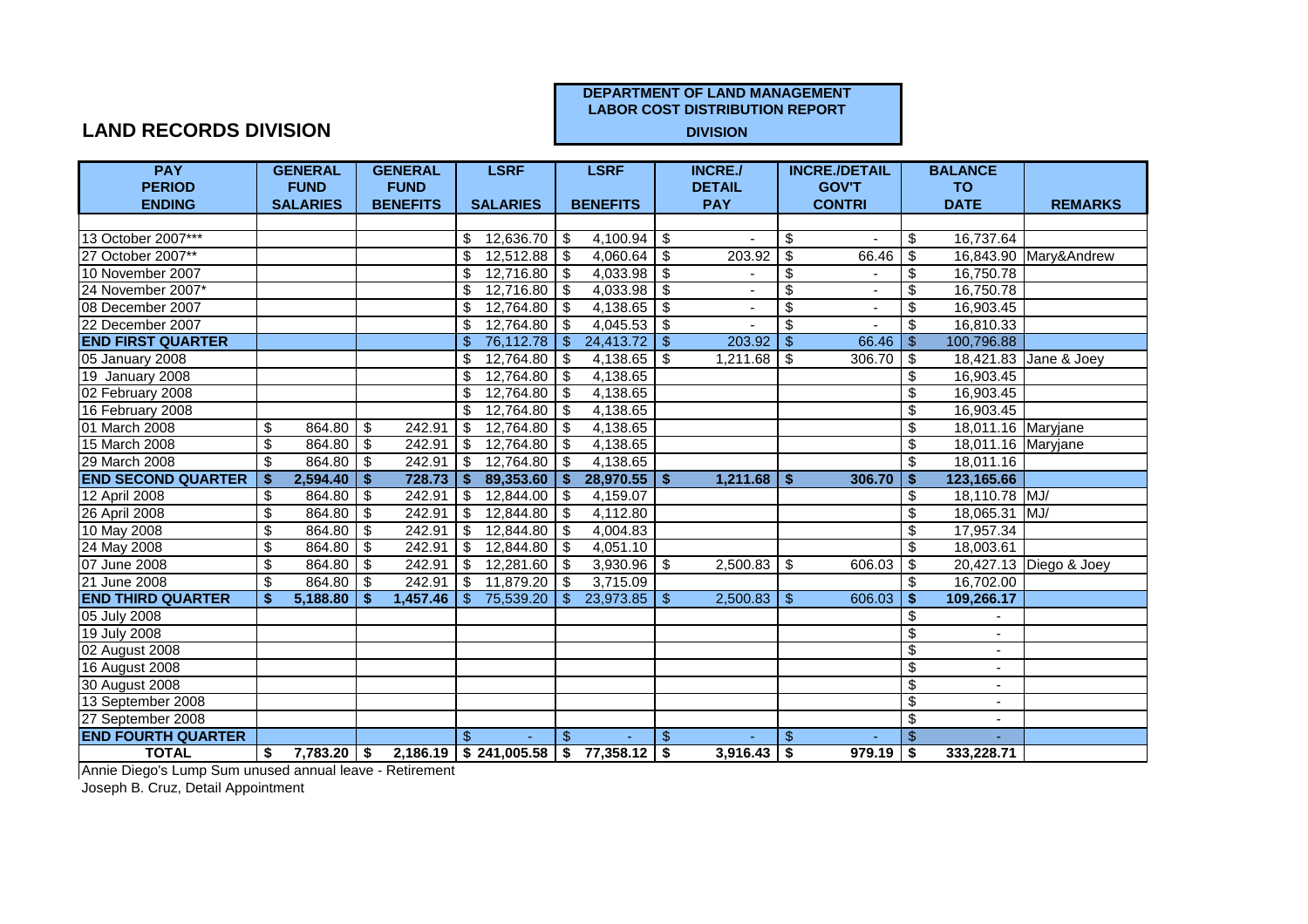## **LAND SURVEY DIVISION**

| <b>PAY</b>                |  |                      |                                       |                | <b>INCRE./</b>  |                          | <b>INCRE./DETAIL</b> |                           | <b>BALANCE</b>           |                        |
|---------------------------|--|----------------------|---------------------------------------|----------------|-----------------|--------------------------|----------------------|---------------------------|--------------------------|------------------------|
| <b>PERIOD</b>             |  |                      |                                       |                | <b>DETAIL</b>   |                          | <b>GOV'T</b>         |                           | <b>TO</b>                |                        |
| <b>ENDING</b>             |  | <b>SALARIES</b>      | <b>BENEFITS</b>                       |                | <b>PAY</b>      |                          | <b>CONTRI</b>        |                           | <b>DATE</b>              | <b>REMARKS</b>         |
| 13 October 2007***        |  | \$<br>18,018.40      | \$<br>5,630.58                        | -\$            |                 |                          | 184.38               | \$                        |                          | 24,555.84 Janet & Lily |
| 27 October 2007**         |  | \$<br>$17,599.12$ \$ | $5,501.63$ \$                         |                |                 |                          | 128.95               | \$                        |                          | 23,648.98 Paul&Remy    |
| 10 November 2007          |  | 18,018.40<br>\$      | 5,615.06<br>- \$                      | \$             |                 | \$                       |                      | \$                        | 23,633.46                |                        |
| 24 November 2007*         |  | 16,490.40<br>\$      | 5,158.42<br>-\$                       | \$             | 1,666.00        | -\$                      | 489.86               | \$                        |                          | 23,804.68 Lily& Jimmy  |
| 08 December 2007          |  | 18,073.60 \$<br>\$   | 5,643.87                              | -\$            |                 | \$                       |                      | \$                        | 23,717.47                |                        |
| 22 December 2007          |  | \$<br>18,073.60      | 5,628.35<br>$\sqrt{3}$                | -\$            |                 | $\overline{\mathcal{S}}$ |                      | \$                        | 23,701.95                |                        |
| <b>END FIRST QUARTER</b>  |  | \$106,273.52         | 33,177.91<br>$\mathbb{S}$             | \$             | 2,807.76        | $\mathcal{S}$            | 803.19               | $\boldsymbol{\mathsf{S}}$ | 143,062.38               |                        |
| 05 January 2008           |  | 18,073.60<br>\$      | \$<br>5,643.87                        |                |                 |                          |                      | \$                        | 23,717.47                |                        |
| 19 January 2008           |  | 18,073.60<br>\$      | 5,643.87<br>\$                        |                |                 |                          |                      | \$                        | 23,717.47                |                        |
| 02 February 2008          |  | 18,073.60<br>\$      | 5,643.87<br>-\$                       |                |                 |                          |                      | \$                        | 23,717.47                |                        |
| 16 February 2008          |  | \$<br>$18,152.90$ \$ | 5,664.08                              | \$             | $538.56$ \\$    |                          | 137.44               | $\overline{\mathfrak{s}}$ | 24,492.98                |                        |
| 01 March 2008             |  | 18,152.80<br>\$      | 5,664.08<br>$\sqrt{3}$                |                |                 |                          |                      | \$                        | 23,816.88                |                        |
| 15 March 2008             |  | 18,152.80<br>\$      | 5,664.08<br>\$                        |                |                 |                          |                      | \$                        | 23,816.88                |                        |
| 29 March 2008             |  | 18,152.80<br>\$      | 5,664.08<br>- \$                      |                |                 |                          |                      | \$                        | 23,816.88                |                        |
| <b>END SECOND QUARTER</b> |  | \$126,832.10         | 39,587.93<br>\$                       | $\mathfrak{S}$ | $538.56$ \ \ \$ |                          | 137.44               | $\mathcal{S}$             | 167,096.03               |                        |
| 12 April 2008             |  | 18,200.80<br>\$      | 5,676.32<br>l \$                      |                |                 |                          |                      | \$                        | 23,877.12                |                        |
| 26 April 2008             |  | 18,200.80<br>\$      | 5,676.32<br>- \$                      |                |                 |                          |                      | \$                        | 23,877.12                |                        |
| 10 May 2008               |  | 18,200.80<br>\$      | 5,676.32<br>$\bullet$                 | \$             | $5,749.00$ \$   |                          | 1,467.14             | ङ                         | 31,093.26 (*)            |                        |
| 24 May 2008               |  | 16,617.60<br>\$      | 5,206.39<br>-\$                       | \$             | $1,276.80$ \$   |                          | 408.23               | \$                        | 23,509.02                | $(**)$<br>$(***)$      |
| 07 June 2008              |  | 15,372.80<br>\$      | <b>S</b><br>4,806.32                  |                |                 |                          |                      | \$                        | 20,179.12                |                        |
| 21 June 2008              |  | 16,649.60<br>\$      | 5,214.55<br>- \$                      |                |                 |                          |                      | \$                        | 21,864.15                |                        |
| <b>END THIRD QUARTER</b>  |  | \$103,242.40         | 32,256.22<br>\$.                      | \$             | $7,025.80$ \$   |                          | 1,875.37             | \$                        | 144,399.79               |                        |
| 05 July 2008              |  |                      |                                       |                |                 |                          |                      | \$                        | $\overline{\phantom{a}}$ |                        |
| 19 July 2008              |  |                      |                                       |                |                 |                          |                      | \$                        | $\blacksquare$           |                        |
| 02 August 2008            |  |                      |                                       |                |                 |                          |                      | $\overline{\mathbf{e}}$   | $\overline{\phantom{a}}$ |                        |
| 16 August 2008            |  |                      |                                       |                |                 |                          |                      | $\overline{\mathbf{s}}$   | $\overline{\phantom{0}}$ |                        |
| 30 August 2008            |  |                      |                                       |                |                 |                          |                      | $\overline{\mathbf{3}}$   | $\blacksquare$           |                        |
| 13 September 2008         |  |                      |                                       |                |                 |                          |                      | $\overline{\mathbf{3}}$   | $\overline{\phantom{a}}$ |                        |
| 27 September 2008         |  |                      |                                       |                |                 |                          |                      | $\overline{\mathbf{3}}$   |                          |                        |
| <b>END FOURTH QUARTER</b> |  | \$                   | $\mathbf{s}$                          | \$             |                 | \$                       |                      | $\mathfrak{L}$            |                          |                        |
| <b>TOTAL</b>              |  |                      | $$336,348.02 \mid $105,022.06 \mid $$ |                | $10,372.12$ \$  |                          | 2,816.00             | <b>S</b>                  | 454,558.20               |                        |

Francisco Meno - Retirement \$2,819.70

(\*) Lily Unused Leave Payment

(\*\*) Lily's Retirement

(\*\*\*) Remy's Advance Annual Leave Pay.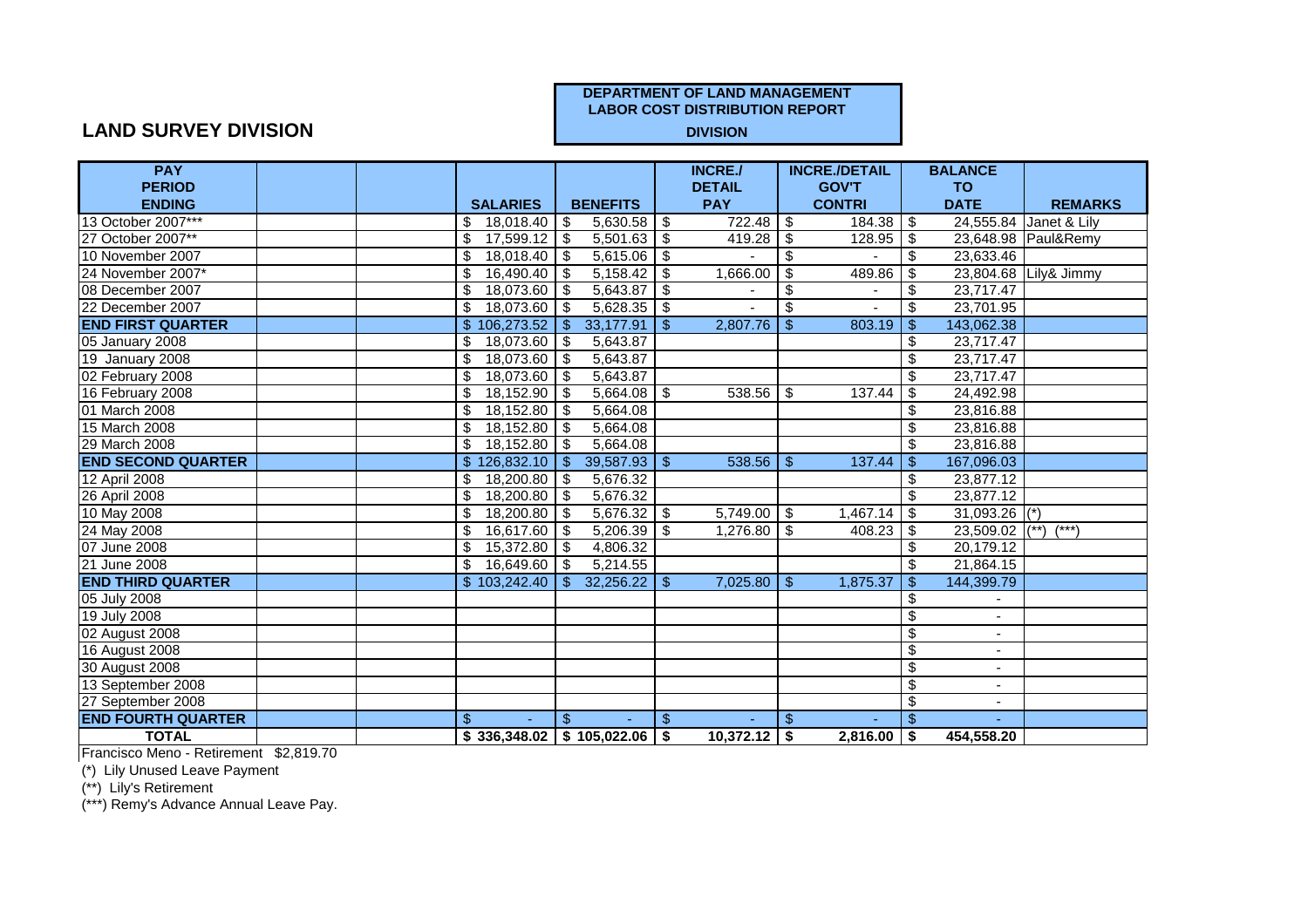## **GIS/LIS DIVISION**

| <b>PAY</b>                |     | <b>GENERAL</b>  |      | <b>GENERAL</b>  |                | <b>LSRF</b>              |                | <b>LSRF</b>                             |                         | <b>INCRE./</b> |                          | <b>INCRE./DETAIL</b> |                                      | <b>BALANCE</b> |                |
|---------------------------|-----|-----------------|------|-----------------|----------------|--------------------------|----------------|-----------------------------------------|-------------------------|----------------|--------------------------|----------------------|--------------------------------------|----------------|----------------|
| <b>PERIOD</b>             |     | <b>FUND</b>     |      | <b>FUND</b>     |                |                          |                |                                         |                         | <b>DETAIL</b>  |                          | <b>GOV'T</b>         |                                      | <b>TO</b>      |                |
| <b>ENDING</b>             |     | <b>SALARIES</b> |      | <b>BENEFITS</b> |                | <b>SALARIES</b>          |                | <b>BENEFITS</b>                         |                         | <b>PAY</b>     |                          | <b>CONTRI</b>        |                                      | <b>DATE</b>    | <b>REMARKS</b> |
|                           |     |                 |      |                 |                |                          |                |                                         |                         |                |                          |                      |                                      |                |                |
| 13 October 2007***        |     |                 |      |                 | \$             |                          |                | $\overline{562.75}$ \$                  |                         | $\sim$         | \$                       |                      | \$                                   | 3,160.91       |                |
| 27 October 2007**         |     |                 |      |                 | \$             | $2,551.84$ \$            |                | $539.75$ \$                             |                         |                | $\overline{\mathcal{E}}$ |                      | $\overline{\mathbf{S}}$              | 3,091.59       |                |
| 10 November 2007          |     |                 |      |                 | \$             | $3,385.\overline{60}$ \$ |                | 641.15                                  | $\overline{\mathbf{s}}$ |                | \$                       |                      | $\overline{\boldsymbol{\theta}}$     | 4,026.75       |                |
| 24 November 2007*         |     |                 |      |                 | \$             | 3,385.60                 | l \$           | 953.74                                  | -\$                     |                | \$                       |                      | \$                                   | 4,339.34       |                |
| 08 December 2007          |     |                 |      |                 | \$             | 3,385.60                 | \$             | 953.74                                  | \$                      |                | \$                       |                      | \$                                   | 4,339.34       |                |
| 22 December 2007          |     |                 |      |                 | \$             | 3,385.60                 | -\$            | 953.74                                  | \$                      | ۰              | $\overline{\mathcal{E}}$ |                      | $\overline{\mathbf{S}}$              | 4,339.34       |                |
| <b>END FIRST QUARTER</b>  |     |                 |      |                 | $\mathfrak{L}$ | 18,692.40                | -\$            | 4,604.87                                | $\mathbb{S}$            | ÷.             | $\$\$                    |                      | $\sqrt{3}$                           | 23,297.27      |                |
| 05 January 2008           |     |                 |      |                 | \$             | $3,385.\overline{60}$ \$ |                | 953.74                                  |                         |                |                          |                      | $\overline{\mathbf{S}}$              | 4,339.34       |                |
| 19 January 2008           |     |                 |      |                 | \$             | 3,385.60                 | ها             | 953.74                                  |                         |                |                          |                      | $\boldsymbol{\mathsf{S}}$            | 4,339.34       |                |
| 02 February 2008          |     |                 |      |                 | \$             | $3,385.60$ \$            |                | 953.74                                  |                         |                |                          |                      | \$                                   | 4,339.34       |                |
| 16 February 2008          |     |                 |      |                 | \$             | $3,450.40$ \$            |                | $970.27$ \$                             |                         |                |                          | 42.99                | $\overline{\mathcal{E}}$             | 4,632.14       |                |
| 01 March 2008             |     |                 |      |                 | \$             | $3,450.40$ \$            |                | 970.27                                  |                         |                |                          |                      | \$                                   | 4,420.67       |                |
| 15 March 2008             | \$  | 1,240.80        | -\$  | 398.29          | \$             | $3,450.80$ \$            |                | 970.27                                  |                         |                |                          |                      | \$                                   | 6,060.16 Henry |                |
| 29 March 2008             | \$  | $1,240.80$ \ \$ |      | 398.29          | \$             | $3,450.40$ \$            |                | 970.27                                  |                         |                |                          |                      | \$                                   | 6,059.76 Henry |                |
| <b>END SECOND QUARTER</b> | -\$ | 2,481.60        | l \$ | 796.58          | -S.            | 23,958.80                | -\$            | $6,742.30$ \$                           |                         | $168.48$ \ \$  |                          | 42.99                | $\sqrt[6]{3}$                        | 34,190.75      |                |
| 12 April 2008             | \$  | 1,240.80        | -\$  | 398.29          | \$             | 3,450.40                 | €              | 970.27                                  |                         |                |                          |                      | $\boldsymbol{\mathsf{S}}$            | 6,059.76 Henry |                |
| 26 April 2008             | \$  | 1,240.80        | -\$  | 398.29          | \$             | 3,450.40                 | -\$            | 970.27                                  |                         |                |                          |                      | $\overline{\mathbf{s}}$              | 6,059.76       |                |
| 10 May 2008               | \$  | 1,240.80        | \$   | 398.29          | \$             | 3,450.40                 | \$             | 970.27                                  |                         |                |                          |                      | $\boldsymbol{\mathsf{S}}$            | 6,059.76       |                |
| 24 May 2008               | \$  | 1,240.80        | -\$  | 398.29          | -\$            | 3,450.40                 | -\$            | 970.27                                  |                         |                |                          |                      | $\overline{\boldsymbol{\theta}}$     | 6,059.76       |                |
| 07 June 2008              | \$  | ,240.80         | -\$  | 398.29          | -\$            | 3,450.40                 | l \$           | 970.27                                  |                         |                |                          |                      | \$                                   | 6,059.76       |                |
| 21 June 2008              | \$  | 1.240.80        | -\$  | 398.29          | -\$            | 3,450.40                 | l \$           | 970.27                                  |                         |                |                          |                      | $\boldsymbol{\mathsf{S}}$            | 6.059.76       |                |
| <b>END THIRD QUARTER</b>  | \$  | 7,444.80        | -\$  | 2,389.74        | Ŝ.             | 20,702.40                | $\mathbf{s}$   | $5,821.62$ \$                           |                         | ÷              | \$                       |                      | $\overline{\boldsymbol{\mathsf{s}}}$ | 36,358.56      |                |
| 05 July 2008              |     |                 |      |                 |                |                          |                |                                         |                         |                |                          |                      | $\boldsymbol{\mathsf{S}}$            |                |                |
| 19 July 2008              |     |                 |      |                 |                |                          |                |                                         |                         |                |                          |                      | $\overline{\boldsymbol{\theta}}$     | ٠              |                |
| 02 August 2008            |     |                 |      |                 |                |                          |                |                                         |                         |                |                          |                      | $\overline{\boldsymbol{\theta}}$     | $\sim$         |                |
| 16 August 2008            |     |                 |      |                 |                |                          |                |                                         |                         |                |                          |                      | $\overline{\mathcal{E}}$             | $\blacksquare$ |                |
| 30 August 2008            |     |                 |      |                 |                |                          |                |                                         |                         |                |                          |                      | $\boldsymbol{\mathsf{S}}$            | $\blacksquare$ |                |
| 13 September 2008         |     |                 |      |                 |                |                          |                |                                         |                         |                |                          |                      | $\overline{\mathbf{s}}$              | $\blacksquare$ |                |
| 27 September 2008         |     |                 |      |                 |                |                          |                |                                         |                         |                |                          |                      | $\overline{\mathbf{s}}$              | $\blacksquare$ |                |
| <b>END FOURTH QUARTER</b> |     |                 |      |                 | $\mathbf{\$}$  |                          | $\mathfrak{L}$ |                                         | $\mathbb{S}$            |                | $\mathbb{S}$             |                      | \$                                   |                |                |
| <b>TOTAL</b>              | \$  | $9,926.40$ \$   |      |                 |                |                          |                | $3,186.32$ \$ 63,353.60 \$ 17,168.79 \$ |                         | $168.48$ \$    |                          | 42.99                | l \$                                 | 93,846.58      |                |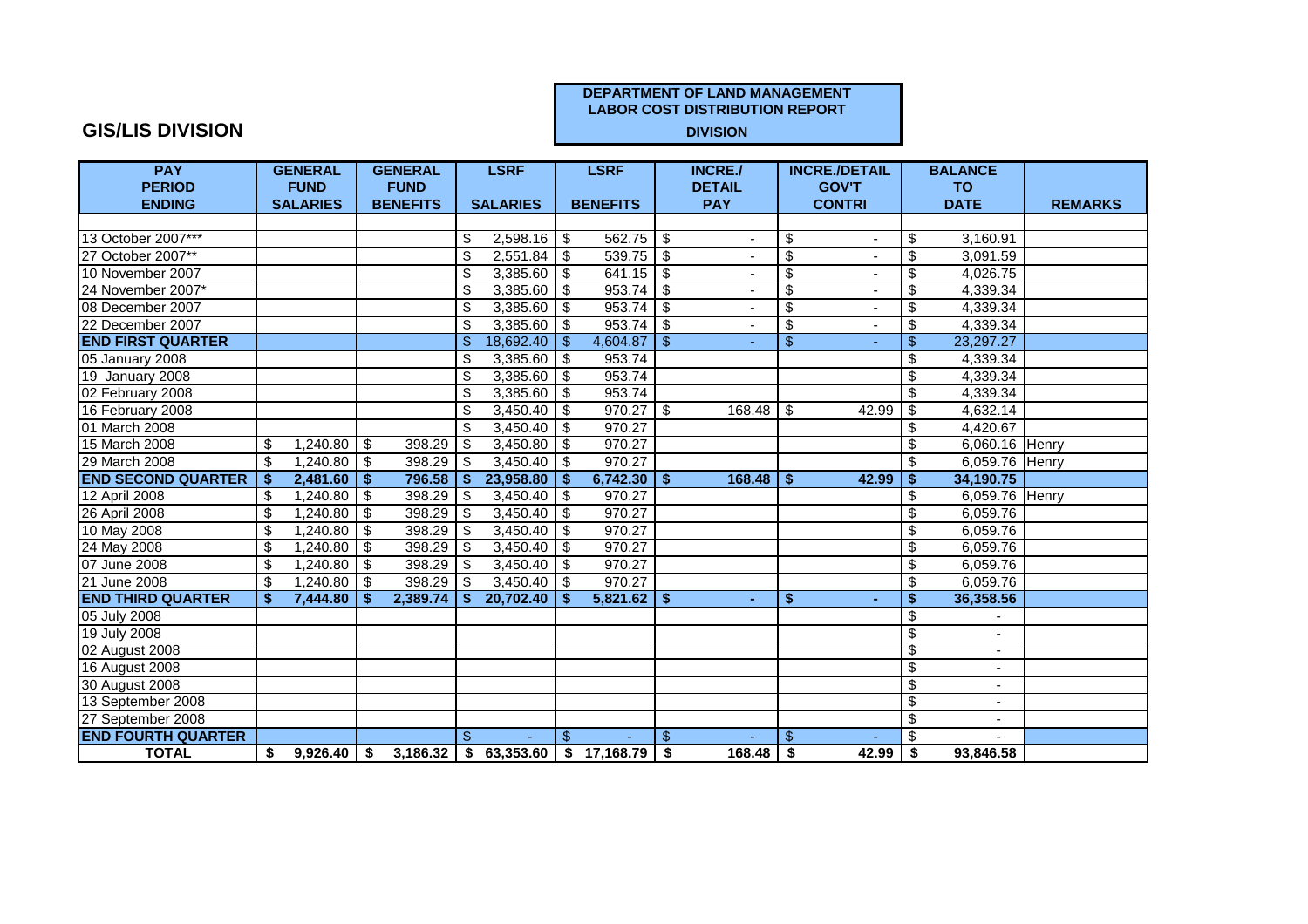|                            |              |                |            |                            |               |                   |      |                 |     | <b>DEPARTMENT OF LAND MANAGEMENT</b>  |     |                      |      |                          |                              |
|----------------------------|--------------|----------------|------------|----------------------------|---------------|-------------------|------|-----------------|-----|---------------------------------------|-----|----------------------|------|--------------------------|------------------------------|
| <b>30 JUNE 2008</b>        |              |                |            |                            |               |                   |      |                 |     | <b>LABOR COST DISTRIBUTION REPORT</b> |     |                      |      |                          |                              |
| <b>DEPARTMENTAL REPORT</b> |              |                |            |                            |               |                   |      |                 |     | <b>DEPARTMENTAL SUMMARY</b>           |     |                      |      |                          |                              |
| <b>PAY</b>                 |              | <b>GENERAL</b> |            | <b>GENERAL</b>             |               |                   |      |                 |     | <b>INCRE./</b>                        |     | <b>INCRE./DETAIL</b> |      | <b>BALANCE</b>           |                              |
| <b>PERIOD</b>              |              | <b>FUND</b>    |            | <b>FUND</b>                |               | <b>LSRF</b>       |      | <b>LSRF</b>     |     | <b>DETAIL</b>                         |     | <b>GOV'T</b>         |      | <b>TO</b>                |                              |
| <b>ENDING</b>              |              | <b>SALRIES</b> |            | <b>BENEFITS</b>            |               | <b>SALARIES</b>   |      | <b>BENEFITS</b> |     | <b>PAY</b>                            |     | <b>CONTRI</b>        |      | <b>DATE</b>              | <b>REMARKS</b>               |
|                            |              |                |            |                            |               |                   |      |                 |     |                                       |     |                      |      |                          |                              |
| 13 October 2007***         |              |                |            |                            | \$            | 58,354.06         | - \$ | 17,755.90       | -\$ | 722.48                                | -\$ | 184.38               | \$   | 77,016.82                |                              |
| 27 October 2007**          |              |                |            |                            | \$            | 58,387.84 \$      |      | 17,759.06       | -\$ | 755.84                                | \$  | 192.89               | \$   | 77,095.63                |                              |
| 10 November 2007           |              |                |            |                            | \$            | 59,309.60 \$      |      | 17,561.99       | \$  |                                       | \$  |                      | \$   | 76,871.59                |                              |
| 24 November 2007*          |              |                |            |                            | \$            | 59,429.60 \$      |      | 17,856.25       | \$  | 1,515.20                              | \$  | 385.48               | \$   | 79,186.53                |                              |
| 08 December 2007           |              |                |            |                            | \$            | $59,547.20$ \$    |      | 18,254.93 \$    |     |                                       | \$  |                      | \$   | 77,802.13                |                              |
| 22 December 2007           |              |                |            |                            | \$            | 59,547.00         | - \$ | $18,099.73$ \$  |     |                                       | \$  |                      | \$   | 77,646.73                |                              |
| <b>END FIRST QUARTER</b>   | \$           | $\sim$         | \$         | ٠                          | $\mathbf{\$}$ | 354,575.30        | \$   | 107,287.86      | -\$ | 2,993.52                              |     | 762.75               | \$   | 465,619.43               |                              |
| 05 January 2008            |              |                |            |                            | \$            | 59,575.04         | -\$  | 18,262.04       | -\$ | 1,384.48                              | \$  | 306.70               | \$   | 79,528.26 MJ & Joey      |                              |
| 19 January 2008            |              |                |            |                            | \$            | 59,547.20         | \$   | 18,111.37       |     |                                       |     |                      | \$   | 77,658.57                |                              |
| 02 February 2008           |              |                |            |                            | \$            | 57,775.20         | \$   | 17,796.03       |     |                                       |     |                      | \$   | 75,571.23                |                              |
| 16 February 2008           |              |                |            |                            | \$            | 59,691.20         | \$   | 18,291.67 \$    |     | 707.04   \$                           |     | 180.43               | \$   | 78,870.34                |                              |
| 01 March 2008              | \$           | 4,064.80       | \$         | 1,147.99                   | \$            | 59,691.20         | \$   | 18,291.67       |     |                                       |     |                      | \$   | 83,195.66 G/M/MJ         |                              |
| 15 March 2008              | \$           | 5,305.60       | \$         | 1,546.28                   | \$            | 59,691.20         | \$   | 18,291.67       |     |                                       |     |                      | \$   | 84.834.75 G/M/MJ/H       |                              |
| 29 March 2008              | \$           | 5,305.60       | \$         | 1,546.28                   | \$            | 59,739.20         | \$   | 18,303.93       |     |                                       |     |                      | \$   | 84,895.01 G/M/MJ/H       |                              |
| <b>END SECOND QUARTER</b>  | \$           | 14,676.00      | Ŝ.         | 4,240.55                   | -\$           | 415,710.24        | \$   | 127,348.38      | \$  | $2,091.52$ \$                         |     | 487.13               | \$   | 564,553.82               |                              |
| 12 April 2008              | \$           | 5.305.60       | \$         | 1,546.28                   | \$            | 59.934.40         | -\$  | 18,353.73       |     |                                       |     |                      | \$   | 85.140.01 G/M/MJ/H       |                              |
| 26 April 2008              | \$           | 5,305.60       | $\sqrt{3}$ | 1,546.28                   | \$            | 59,897.60         | - \$ | 18,298.07       |     |                                       |     |                      | \$   | 85,047.55 G/M/MJ/H       |                              |
| 10 May 2008                | \$           | 5,305.60       | \$         | 1,546.28                   | \$            | 59,897.60         | -\$  | 18,190.10       | \$  | 5,749.00                              | \$  | 1,467.14             | \$   |                          | 92,155.72 Lily's Unuse Leave |
| 24 May 2008                | $\mathbf{S}$ | 5,372.80       | \$         | 1,563.43                   | \$            | 58,392.80         | \$   | 17,784.31       |     |                                       |     |                      | \$   | 83,113.34                |                              |
| 07 June 2008               | \$           | 5,372.80       | \$         | 1,563.43                   | \$            | 55,209.60         | \$   | 16,847.92 \$    |     | 2,500.83                              | -\$ | 125.03               | \$   |                          | 81,619.61 Diego & Cruz       |
| 21 June 2008               | \$           | 5,372.80       | \$         | 1,563.43                   | -\$           | 56,156.00         | \$   | 17,058.65       |     |                                       |     |                      | \$   | 80,150.88                |                              |
| <b>END THIRD QUARTER</b>   | \$           | 32,035.20      | \$.        | 9,329.13                   | -\$           | 349,488.00        | -\$  | 106,532.78      | -\$ | 8,249.83                              | \$  | 1,592.17             | \$   | 507,227.11               |                              |
| 05 July 2008               |              |                |            |                            |               |                   |      |                 |     |                                       |     |                      | \$   |                          |                              |
| 19 July 2008               |              |                |            |                            |               |                   |      |                 |     |                                       |     |                      | \$   | $\sim$                   |                              |
| 02 August 2008             |              |                |            |                            |               |                   |      |                 |     |                                       |     |                      | \$   | $\overline{\phantom{a}}$ |                              |
| 16 August 2008             |              |                |            |                            |               |                   |      |                 |     |                                       |     |                      | \$   | $\sim$                   |                              |
| 30 August 2008             |              |                |            |                            |               |                   |      |                 |     |                                       |     |                      | \$   | $\sim$                   |                              |
| 13 September 2008          |              |                |            |                            |               |                   |      |                 |     |                                       |     |                      | \$   |                          |                              |
| 27 September 2008          |              |                |            |                            |               |                   |      |                 |     |                                       |     |                      | \$   |                          |                              |
| <b>END FOURTH QUARTER</b>  | \$           |                | \$         |                            | Ŝ.            |                   | \$   |                 | \$. |                                       | \$  |                      | \$.  |                          |                              |
| <b>TOTAL TO DATE</b>       | \$           | 46,711.20      |            | $\frac{1}{2}$ \$ 13,569.68 | \$            | $1,119,773.54$ \$ |      | 341,169.02      | \$  | 13,334.87                             | \$  | 2,842.05             | l \$ | 1,537,400.36             |                              |

Lateral Transfer of Palomo, Borja, Tydingco, and DelaCruz

Lump sum of unused annual leave due to Retirement (Natnat and Diego) Detail Appointment payment of Joseph B. Cruz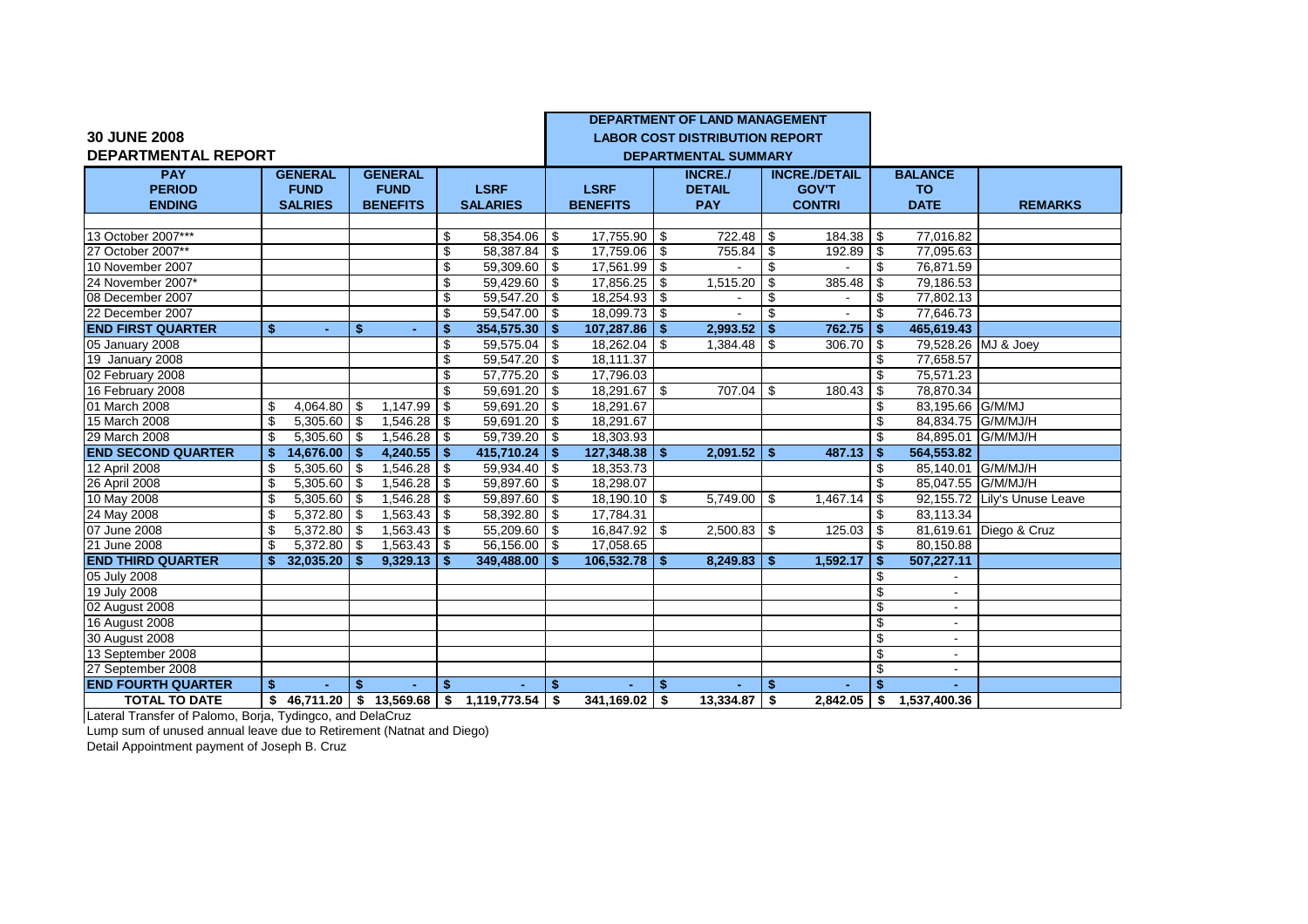|                          | <b>Authorized</b> |                 |               |                |                   | <b>Technical</b> | strative       | <b>Temporary</b> | <b>Personnel</b> |
|--------------------------|-------------------|-----------------|---------------|----------------|-------------------|------------------|----------------|------------------|------------------|
| <b>Division</b>          | Level             | <b>Vacant</b>   | <b>Filled</b> | <b>Manager</b> | <b>Supervisor</b> | <b>Support</b>   | <b>Support</b> | <b>Support</b>   | <b>On Board</b>  |
| <b>Director's Office</b> |                   |                 |               |                |                   |                  |                |                  |                  |
| <b>GIS/LIS</b>           | 13 <sub>1</sub>   | 10 <sup>1</sup> |               |                |                   |                  |                |                  |                  |
| <b>L/Administration</b>  | 14.               | 12              |               |                |                   |                  |                |                  |                  |
| <b>L/Planning</b>        | 24                | 13 <sub>l</sub> |               |                |                   |                  |                |                  | 11               |
| L/Records                | <b>20</b>         |                 | 12            |                |                   |                  |                |                  | 12               |
| <b>L/Survey</b>          | 22                | 10I             | 12            |                |                   | 10 <sup>1</sup>  |                |                  | 12               |
| <b>TOTAL</b>             | 102               | 56              | 46            |                |                   | 27               |                |                  | 46               |

09 May 2008 Lilia Natnat - Retirement (Age Retirement)

30 May 2008 Annie Diego - Retirement (28- Years Service)

| <b>DIVISION</b>          | <b>UNCLAS</b> | <b>CLASS</b> | <b>FILLED</b>   |    | <b>VACANT AUTHORIZED</b> |
|--------------------------|---------------|--------------|-----------------|----|--------------------------|
| <b>Director's Office</b> |               |              |                 |    |                          |
| <b>GIS/LIS</b>           |               | 13           |                 | 10 | 13'                      |
| <b>L/Administration</b>  |               | 14           |                 | 12 |                          |
| <b>L/Planning</b>        |               | 24           | 11              | 13 | 24                       |
| <b>L/Records</b>         |               | 20           | 12 <sub>1</sub> |    | 20                       |
| <b>L/Survey</b>          |               | 22           | 12              | 10 | 22                       |
| <b>TOTAL</b>             |               | 99           | 46              | 56 |                          |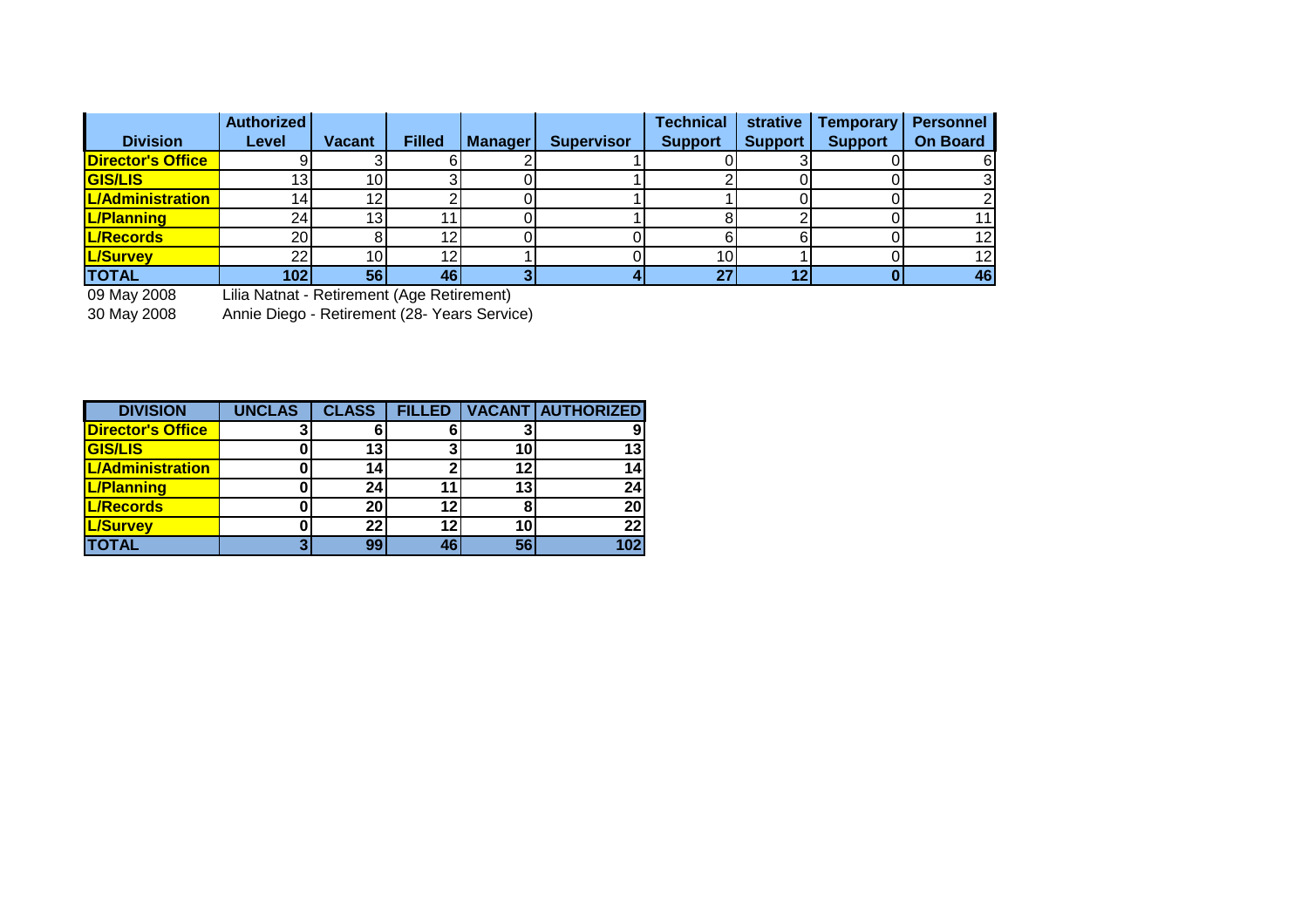# **DEPARTMENT OF LAND MANAGEMENT REVENUE COLLECTION SUMMARY REPORT AS OF 1985 TO CURRENT**

## **30 JUNE 2008**

| <b>FISCAL</b> |                                      |               | <b>GENERAL</b>                                       |                                        | <b>SPECIAL</b> | <b>TOTAL</b>                           |               |  |
|---------------|--------------------------------------|---------------|------------------------------------------------------|----------------------------------------|----------------|----------------------------------------|---------------|--|
| <b>YEAR</b>   |                                      | <b>LSRF</b>   | <b>FUND</b>                                          |                                        | <b>ACCOUNT</b> | <b>COLLECTED</b>                       |               |  |
|               |                                      |               |                                                      |                                        |                |                                        |               |  |
|               |                                      |               |                                                      |                                        |                | \$                                     |               |  |
| 2008          | \$                                   | 3,124,751.29  | \$<br>5,026.39                                       | \$                                     | 26,486.35      | $\overline{\boldsymbol{\theta}}$       | 3,156,264.03  |  |
| 2007          | $\overline{\boldsymbol{\mathsf{s}}}$ | 3,102,157.04  | \$<br>913.43                                         | $\overline{\boldsymbol{\mathfrak{s}}}$ | 24,432.69      | $\overline{\boldsymbol{\mathsf{s}}}$   | 3,127,503.16  |  |
| 2006          | \$                                   | 1,085,547.83  | \$<br>5,344.62                                       | $\overline{\boldsymbol{\mathsf{s}}}$   | 25,381.69      | $\overline{\$}$                        | 1,116,274.14  |  |
| 2005          | $\overline{\boldsymbol{\mathsf{s}}}$ | 824,021.06    | \$<br>4,520.83                                       | $\overline{\boldsymbol{\mathsf{s}}}$   | 40,183.35      | $\overline{\boldsymbol{\mathsf{s}}}$   | 868,725.24    |  |
| 2004          | \$                                   | 709,435.41    | \$<br>6,400.82                                       | \$                                     | 43,502.80      | \$                                     | 759,339.03    |  |
| 2003          | \$                                   | 737,663.84    | $\overline{\boldsymbol{\mathsf{s}}}$<br>13,366.70    | $\overline{\boldsymbol{\mathsf{s}}}$   | 55,171.92      | $\overline{\boldsymbol{\mathsf{s}}}$   | 806,202.46    |  |
| 2002          | \$                                   | 681,596.61    | \$<br>9,182.72                                       | \$                                     | 80,976.49      | \$                                     | 771,755.82    |  |
| 2001          | \$                                   | 627,585.90    | $\overline{\boldsymbol{\mathsf{s}}}$<br>5,102.77     | $\overline{\boldsymbol{\mathsf{s}}}$   | 59,576.83      | $\overline{\boldsymbol{\mathsf{s}}}$   | 692,265.50    |  |
| 2000          | \$                                   | 237,235.10    | \$<br>421,531.90                                     | $\overline{\boldsymbol{\mathsf{s}}}$   | 78,064.37      | $\overline{\boldsymbol{\mathsf{s}}}$   | 736,831.37    |  |
| 1999          | \$                                   | 371,640.40    | \$<br>689,494.00                                     | $\overline{\boldsymbol{\mathsf{s}}}$   | 117,008.50     | $\overline{\boldsymbol{\mathsf{s}}}$   | 1,178,142.90  |  |
| 1998          | $\overline{\boldsymbol{\mathsf{s}}}$ | 281,495.42    | \$<br>843,627.75                                     | $\overline{\boldsymbol{\mathsf{s}}}$   | 58,767.30      | $\overline{\boldsymbol{\mathsf{s}}}$   | 1,183,890.47  |  |
| 1997          | \$                                   | 307,659.64    | $\overline{\boldsymbol{\mathsf{s}}}$<br>923,156.00   | $\overline{\boldsymbol{\mathsf{s}}}$   | 42,400.40      | $\overline{\boldsymbol{\mathsf{s}}}$   | 1,273,216.04  |  |
| 1996          | \$                                   | 307,201.01    | $\overline{\boldsymbol{\mathfrak{s}}}$<br>633,797.00 | $\overline{\boldsymbol{\mathsf{s}}}$   | 169,326.24     | $\overline{\boldsymbol{\mathfrak{s}}}$ | 1,110,324.25  |  |
| 1995          | \$                                   | 236,387.76    | \$<br>621,386.00                                     | \$                                     | 242,462.49     | \$                                     | 1,100,236.25  |  |
| 1994          | \$                                   | 334,968.14    | \$<br>1,101,948.45                                   | $\overline{\boldsymbol{\mathfrak{s}}}$ | 269,312.00     | $\overline{\$}$                        | 1,706,228.59  |  |
| 1993          | \$                                   | 466,115.81    | $\overline{\boldsymbol{\mathsf{s}}}$<br>1,027,262.50 | \$                                     | 440,101.58     | $\overline{\boldsymbol{\mathsf{s}}}$   | 1,933,479.89  |  |
| 1992          | \$                                   | 470,769.78    | $\overline{\boldsymbol{\mathsf{s}}}$<br>1,137,394.25 | $\overline{\boldsymbol{\mathsf{s}}}$   | 189,301.55     | $\overline{\$}$                        | 1,797,465.58  |  |
| 1991          | \$                                   | 410,563.48    | \$<br>1,381,747.00                                   | \$                                     | 203,568.45     | $\overline{\boldsymbol{\mathsf{s}}}$   | 1,995,878.93  |  |
| 1990          | \$                                   | 387,070.92    | \$<br>1,630,004.50                                   | $\overline{\boldsymbol{\mathsf{s}}}$   | 126,003.10     | $\overline{\boldsymbol{\mathsf{s}}}$   | 2,143,078.52  |  |
| 1989          | \$                                   | 236,643.90    | \$<br>1,453,193.25                                   | $\overline{\boldsymbol{\mathsf{s}}}$   | 250,058.68     | \$                                     | 1,939,895.83  |  |
| 1988          | \$                                   | 149,059.02    | \$<br>735,446.60                                     | \$                                     | 61,528.63      | \$                                     | 946,034.25    |  |
| 1987          | \$                                   | 101,363.56    | $\overline{\boldsymbol{\mathsf{s}}}$<br>401,345.00   | $\overline{\boldsymbol{\mathsf{s}}}$   | 72,547.69      | $\overline{\boldsymbol{\mathsf{s}}}$   | 575,256.25    |  |
| 1986          | $\overline{\boldsymbol{\mathsf{s}}}$ | 174,259.61    | $\overline{\boldsymbol{\mathfrak{s}}}$<br>259,696.00 | $\overline{\boldsymbol{\mathsf{s}}}$   | 18,186.48      | $\overline{\boldsymbol{\mathsf{s}}}$   | 452,142.09    |  |
| 1985          | \$                                   | 164,288.36    | \$<br>130,986.75                                     | $\overline{\boldsymbol{\mathsf{s}}}$   | 27,219.73      | \$                                     | 322,494.84    |  |
| <b>TOTAL</b>  | \$                                   | 15,529,480.89 | \$<br>13,441,875.23                                  | \$                                     | 2,721,569.31   | \$                                     | 31,692,925.43 |  |